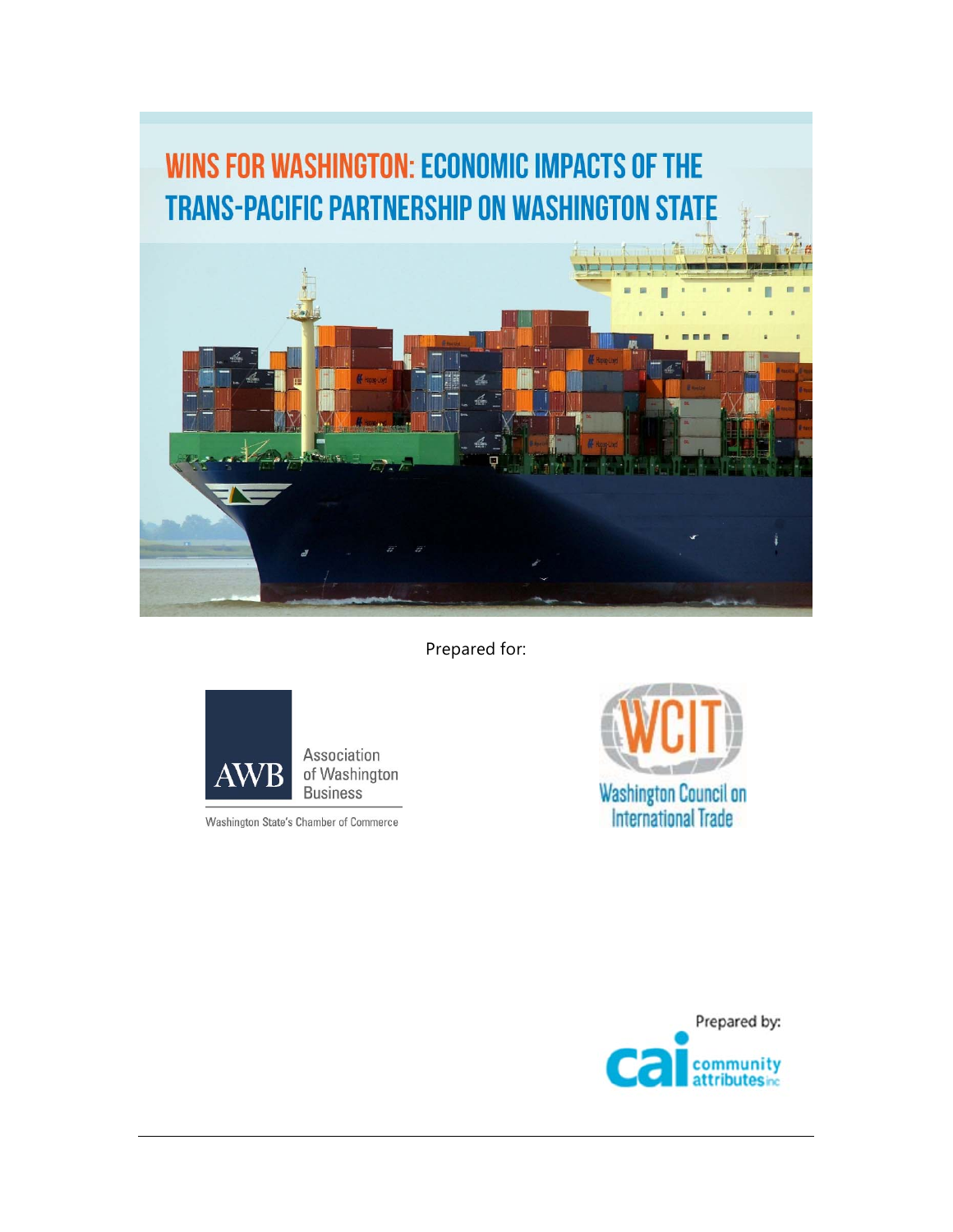# EXECUTIVE SUMMARY

## **Background and Purpose**

The Trans-Pacific Partnership (TPP) was signed in February 2016 by twelve Asia-Pacific nations spanning North America, South America, East Asia, Southeast Asia, Australia, and Oceania. If the trade pact is successfully ratified by signatory members, it will constitute the largest free trade zone in the world. The trade deal will introduce significant reductions in tariff and non-tariff barriers across a region representing more than one-third of global GDP.

The Washington Council on International Trade (WCIT) requested an analysis of the potential economic impacts of the full implementation of the TPP on Washington state. This report provides an assessment of these potential impacts, both in total and by select industries. Importantly, many of the benefits introduced through TPP legislation are likely to be impactful but not quantifiable. This report discusses many of these rule changes that may directly benefit Washington state businesses.

# **Washington's Existing Linkages with the TPP Region**

Washington is one of the most trade-reliant states in the U.S., and is a major exporter to countries within the TPP region. In 2015, Washington exported \$25.4 billion in merchandise and commodities to TPP countries and an estimated \$5.6 billion in services.

One of Washington's largest export markets, Japan, has no existing free-trade agreement with the U.S.; the advent of the TPP will further open the Japanese market to many Washington goods, including apples and other commodities. Similarly, in 2015 Washington exported \$1.1 billion in goods to Vietnam; this total will possibly increase following the removal of tariff and non-tariff barriers as required as part of the TPP agreement.

# **Potential Benefits to Washington State**

The TPP includes significant reductions in tariff and non-tariff barriers, including for many of Washington's top product and services exports For example, some of the largest scheduled tariff reductions in agriculture relate to major Washington commodities, including anticipated tariff rate reductions of up to 31% for wheat, 30% for salmon, and 10% for French fries.

Another important feature of the TPP are rules governing the digital economy. The TPP includes rules prohibiting customs duties on digital products, strengthening efforts to combat trade secret theft, and enabling cross-border data flows. Washington is a global leader in software production and cloud computing services and is wellpositioned to benefit from the enactment of these rules.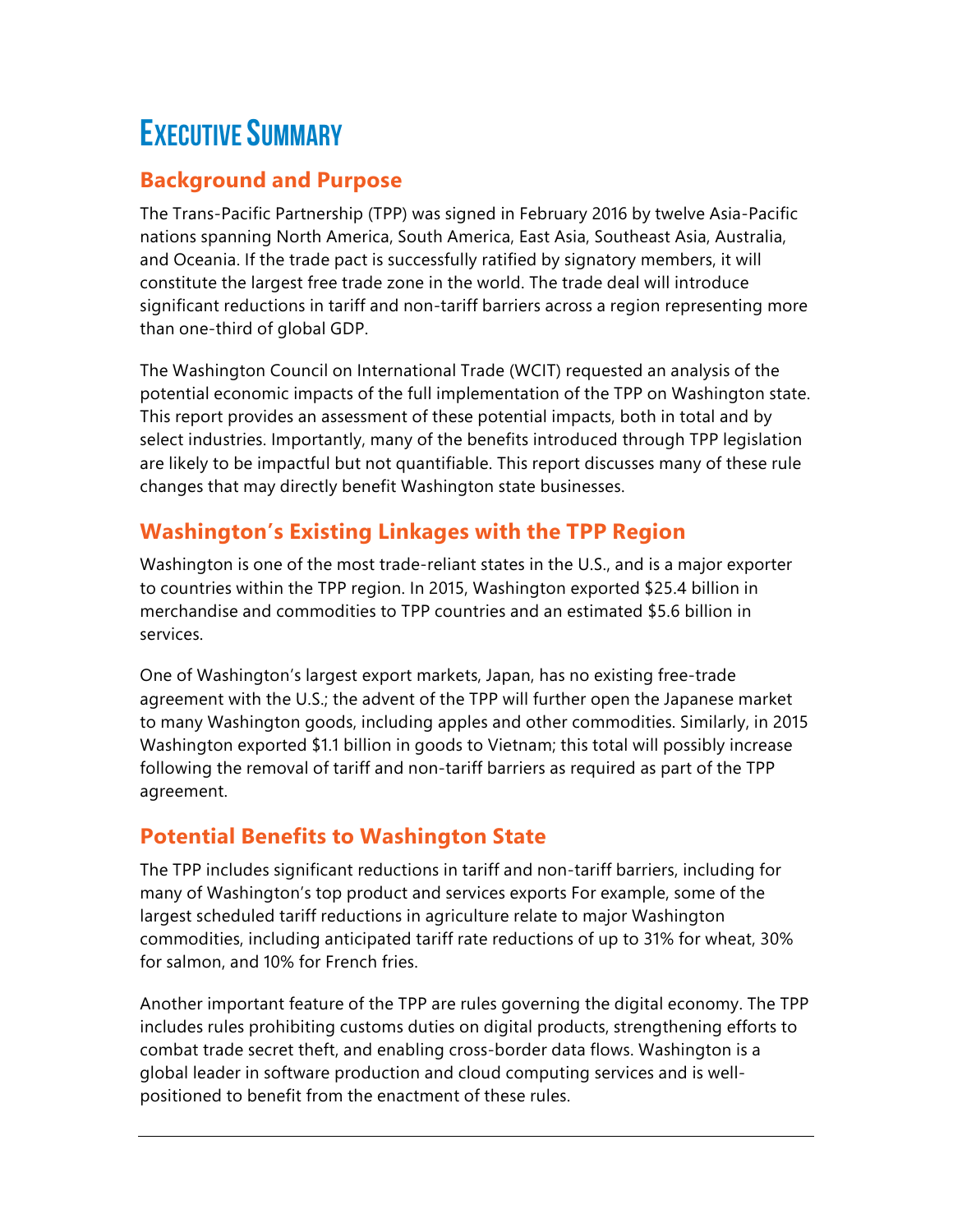## **Quantifying the Potential Impacts of the TPP to Washington**

Two recent studies were used to estimate the potential economic impacts of the TPP on Washington state. Petri and Plummer (2016), writing for the Peterson Institute for International Economics, project U.S. exports to increase by 9.1% over baseline forecast by the year 2030.

The U.S. International Trade Commission (ITC) presents a more conservative projection for TPP impacts. The study finds that the advent and full implementation of the TPP will raise U.S. exports, against a baseline projection, by 1.0% by 2032. U.S. exports to TPP members are projected to grow 5.6%, though exports with non-FTA signatories (e.g., Japan, Vietnam) will increase by a projected 18.7%.

These two studies were used to estimate the potential benefits to Washington state from the full implementation of the TPP. Assuming a hypothetical scenario whereby the TPP was already in full force prior to 2015, Washington's exports to the TPP would have increased by between \$2.0 billion and \$8.7 billion.



# **WASHINGTON EXPORTS UNDER TPP**

These export gains would translate into employment increases of between 5,900 and 26,400 additional jobs. Factoring in multiplier effects from additional business-tobusiness transactions supported by exports, and further job gains from worker income expenditures, the total impact of the TPP could range between 16,500 and 73,200 jobs across the state economy.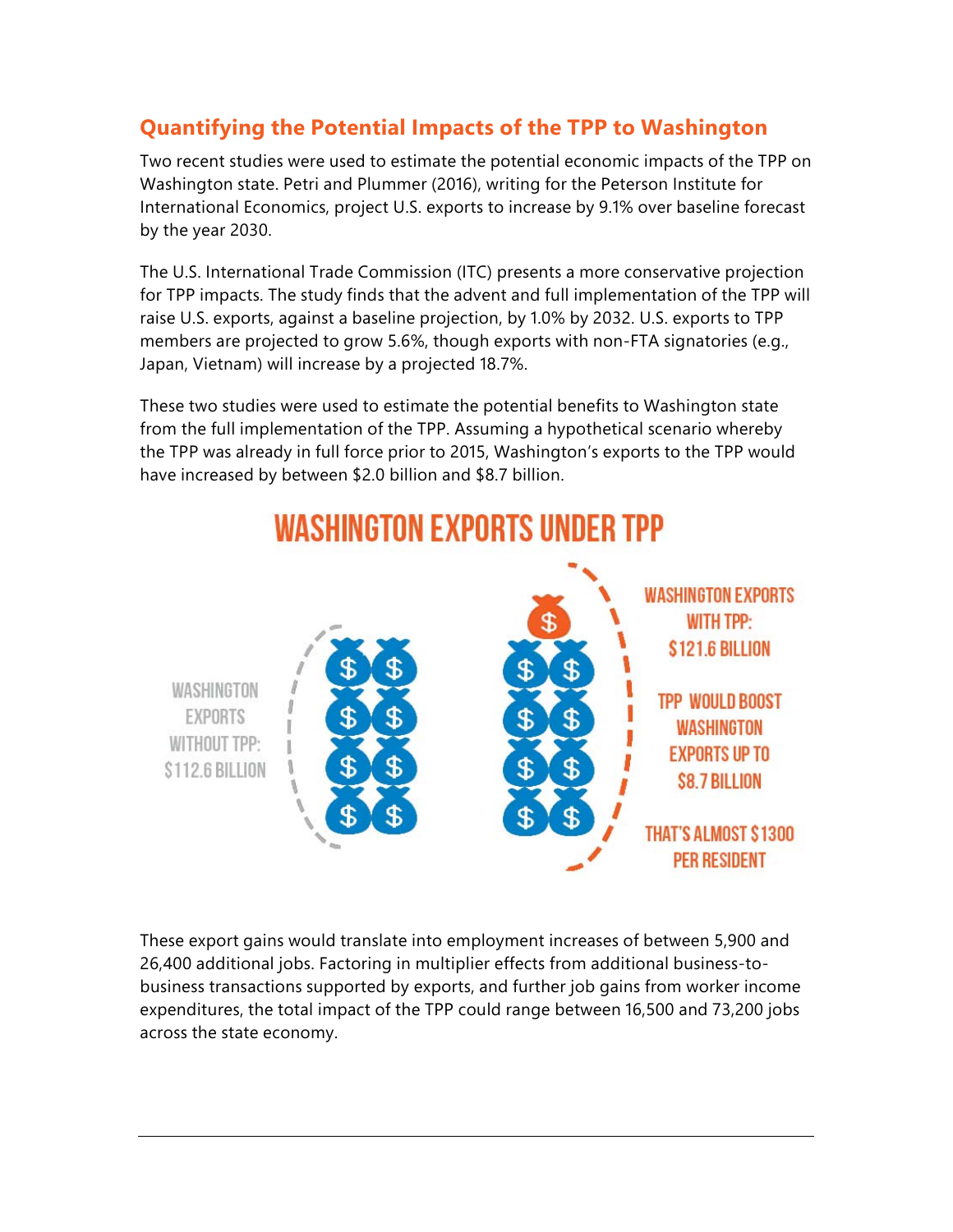# **CONTENTS**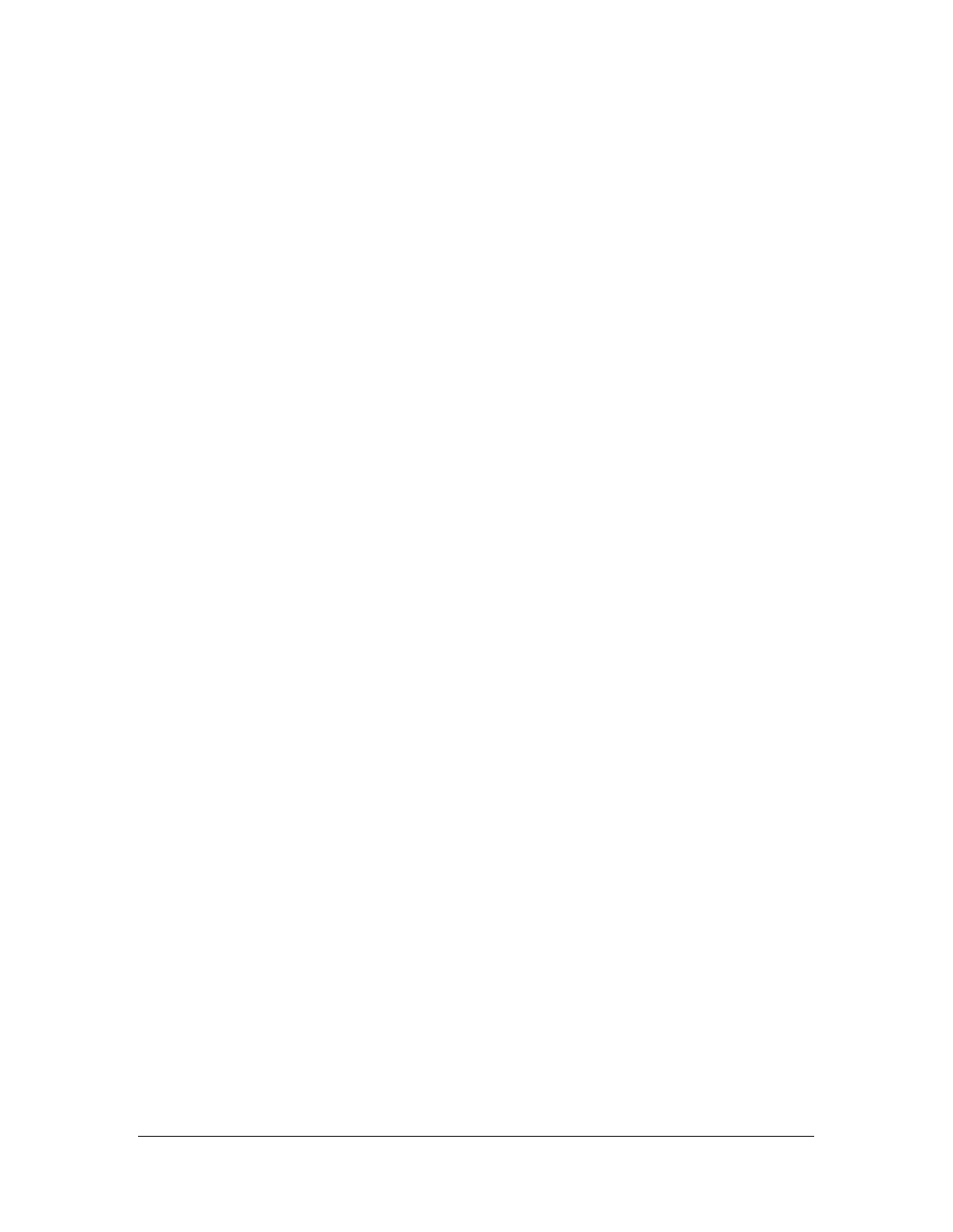# **INTRODUCTION**

## **Background and Purpose**

The Trans-Pacific Partnership (TPP) was signed in February 2016 by twelve Asia-Pacific nations spanning North America, South America, East Asia, Southeast Asia, Australia, and Oceania. If the trade pact is successfully ratified by signatory members, it will constitute the largest free trade zone in the world. The trade deal will introduce significant reductions in tariff and non-tariff barriers across a region representing more than one-third of global GDP.

The Washington Council on International Trade (WCIT) requested an analysis of the potential economic impacts of the full implementation of the TPP on Washington state. This report provides an assessment of these potential impacts, both in total and by select industries. Importantly, many of the benefits introduced through TPP legislation are likely to be impactful but not quantifiable. This report discusses many of these rule changes that may directly benefit Washington state businesses.

#### **Methods**

The report uses a combination of quantitative and qualitative methods to assess the potential benefits of the TPP to Washington state. Sources include:

- State-of-origin exports data;
- Reports and analysis of the nationwide impacts of the TPP published by the Peterson Institute for International Economics, the United State International Trade Commission, and other research organization;
- News articles, other secondary sources; and
- Interviews with representatives of industries most directly impacted by changes in the terms of trade brought about by the TPP.

The analysis presented in this memo leverages the above sources to present: 1) estimated, quantifiable impacts to Washington industries; and 2) industry-specific impacts, including interview feedback and findings. Quantifiable impacts to Washington draw primarily on estimates produced by Petri & Plummer (2016) and the U.S. International Trade Commission (2016).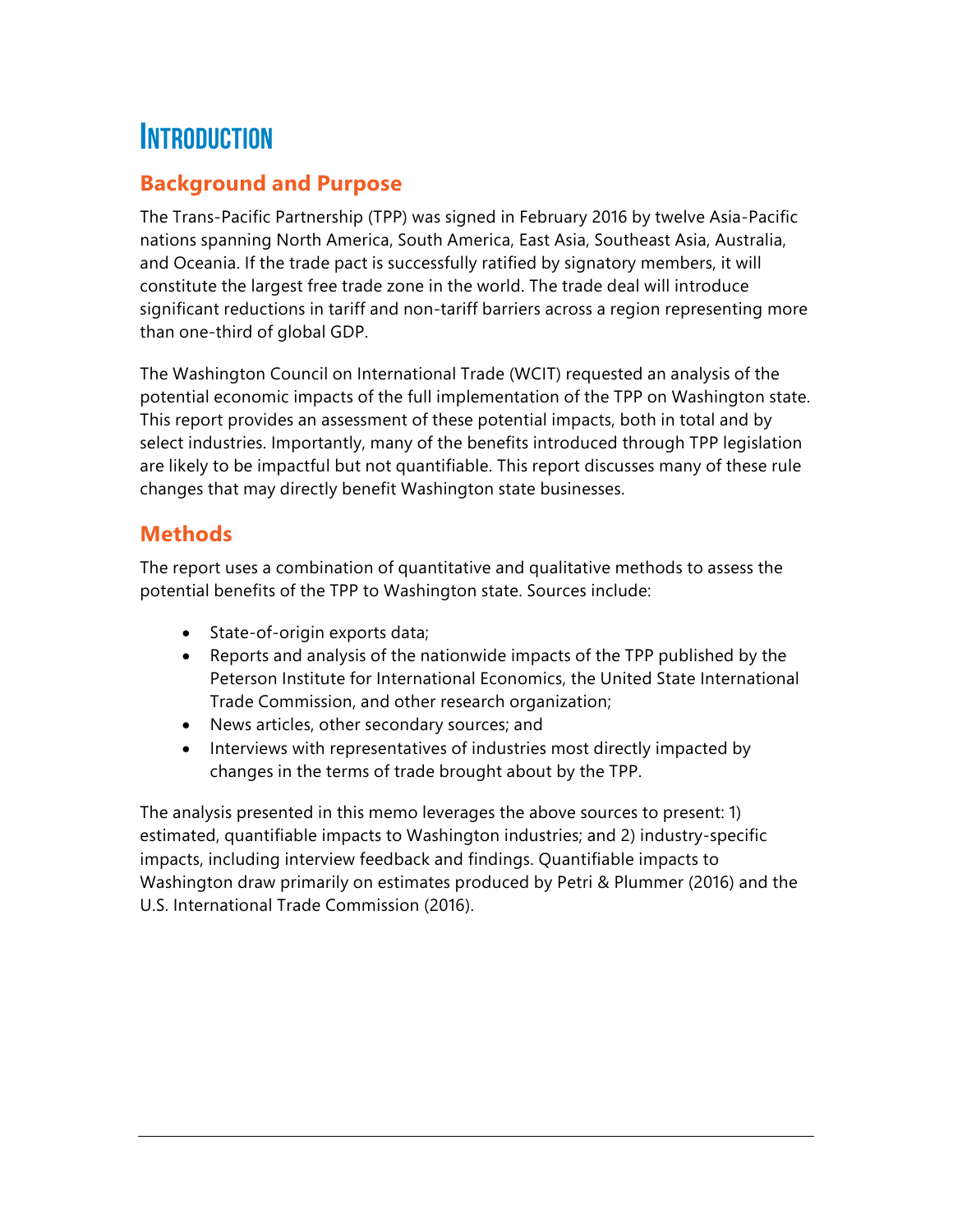# ORGANIZATION OF REPORT

The rest of this report is organized as follows:

## **Background on the TPP and Review of Key Issues**

This includes a summary of partner countries, changes in trade regimes, industries potentially impacted, and related issues.

#### **Washington's current exports with TPP partners**

Review of current export trends among TPP partners.

## **Types of businesses impacted by the TPP**

An overview of the range of businesses and activities that may be affected by the trade agreement.

## **Estimated impacts on Washington's export economy from the TPP**

Data analysis leveraging existing reports and resources to assess future impacts of the TPP on Washington's exports.

# **Summary of findings and conclusion**

A review of key findings presented in this report.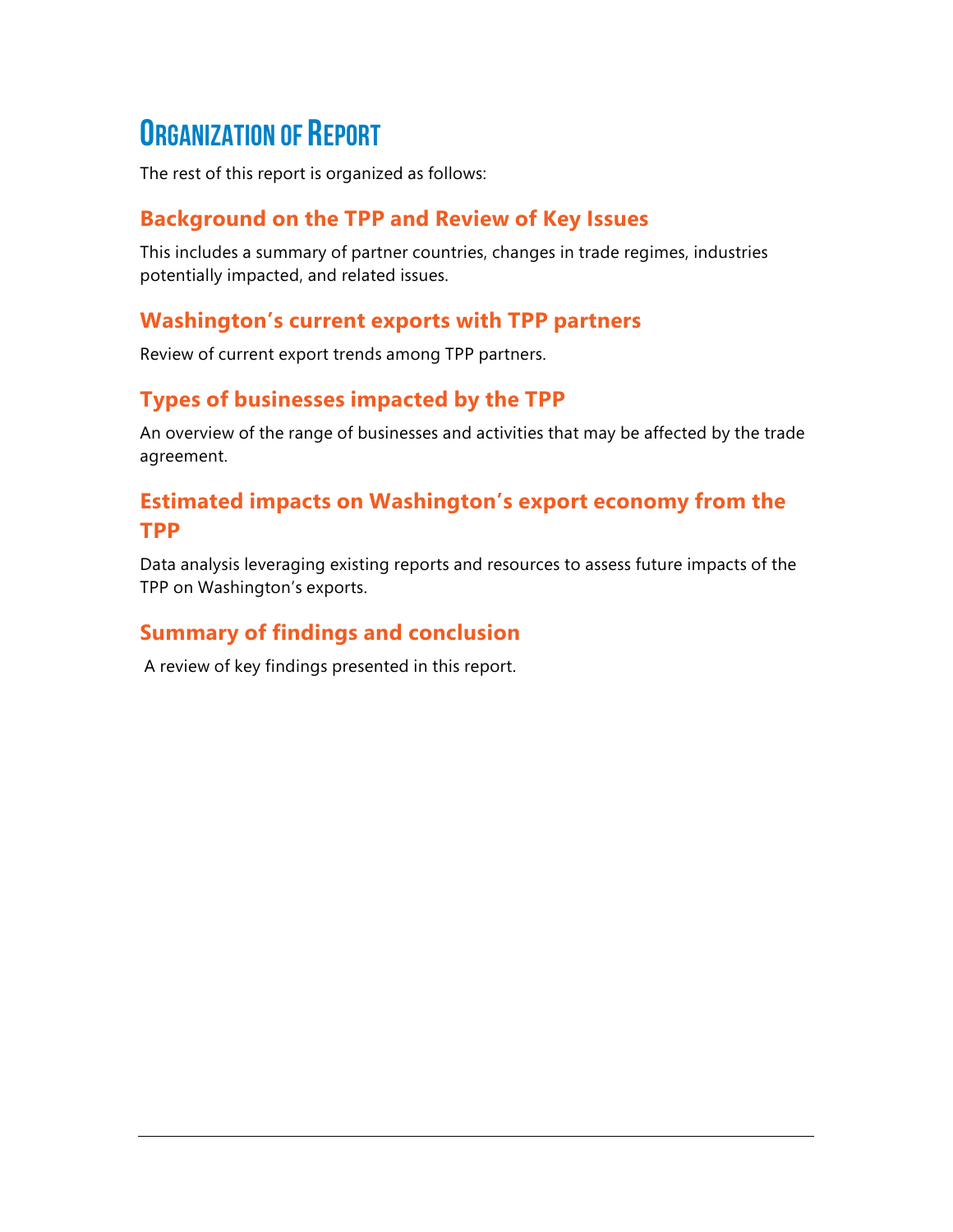# OVERVIEW OF THE TPP

# **Description of the TPP**

The Trans-Pacific Partnership (TPP) is a free trade agreement signed among twelve Asia-Pacific countries in February 2016, after seven years of negotiations.<sup>1</sup> The agreement, if implemented, will remove more than 18,000 tariffs across member countries, including all tariffs on manufactured goods and most agriculture products. In addition to the reductions in tariffs and tariff rate quotas, the agreement also includes provisions on investments and cross-border services, including digital trade and cross-border data flows, as well as new disciplines in areas like state-owned enterprises.

The relative reductions in trade barriers were negotiated on a bilateral basis by the U.S., and vary by country. For example, for some countries, tariffs on manufactured goods will be immediately eliminated, whereas as in others will see tariff reductions phased in over a 30-year time period.

The agreement will require implementing legislation passed by Congress to enter into force in the U.S., and the agreement's merits are currently being debated among various trade, environmental, and industry interests. The TPP, when in force, will constitute the largest free trade pact in the world, representing roughly one-third of total global output. There is also the possibility the TPP may eventually expand to include other countries within the Asia-Pacific, such as South Korea and potentially even China. Proponents of the TPP point to the greater integration, through trade and investment across the region. According to proponents of the trade deal, the agreement may also strengthen the U.S.'s ability through the terms of the TPP to shape rules on state-owned enterprises, digital trade barriers, and other trade-related issues (Fergusson, McMinimy, & Williams, 2016).

The U.S. already has free trade agreements (FTAs) with six of the eleven partnering countries. Some of the countries participating in the TPP that do not currently have FTAs with the U.S. are among the largest economies in the Asia-Pacific, most notably Japan (the third largest economy in the world).

# **The TPP Region and Partners**

 $\overline{a}$ 

TPP members with no current FTA with the U.S. include Brunei, Japan, Malaysia, New Zealand, and Vietnam. According to the Congressional Research Service, across all eleven trade partners, approximately 90% of U.S. tariff lines and 88% of partner country tariff lines would be eliminated when the agreement enters force, particularly impactful

<sup>1</sup> Countries participating in the TPP include the U.S., Canada, Mexico, Chile, Peru, Japan, Australia, New Zealand, Brunei, Singapore, Malaysia, and Vietnam.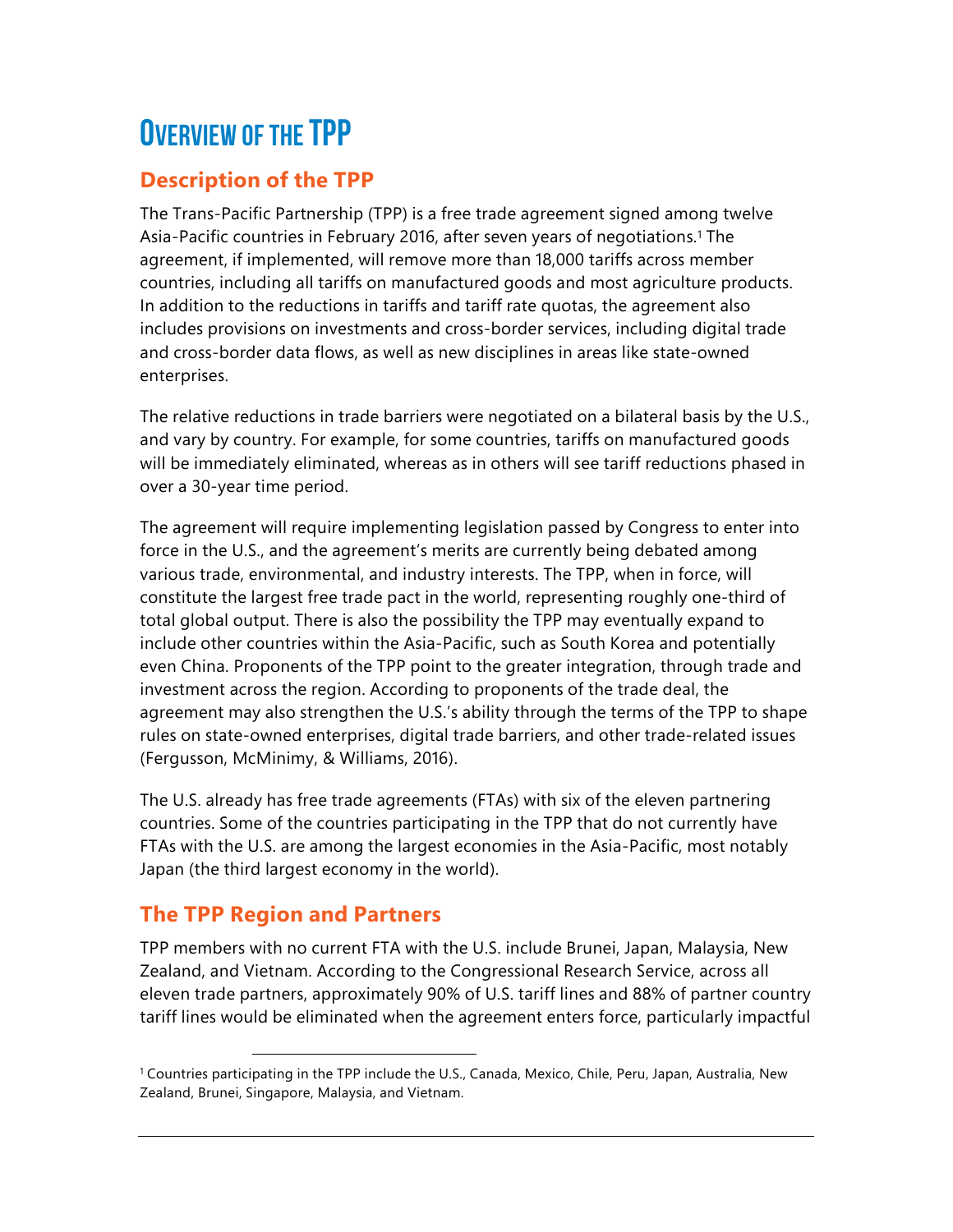for US exports entering the five countries without an existing U.S. FTA" (Fergusson, McMinimy, & Williams, 2016, p. 4).

The 11 U.S. trading partners joining the TPP represented 13% of global GDP in 2015, measured in U.S. dollars (**Exhibit 1**). The largest of these, Japan, constituted 5.6% of global GDP, followed by Canada at 2.1%. While representing only 13% of global GDP, these countries were the destinations for nearly half (42.5%) of all U.S. commodities and merchandise exports in 2015. Canada and Mexico, the U.S.'s NAFTA partners, represented more than one-third of all U.S. commodities and merchandise exports in 2015.

Exports among non-FTA countries (Brunei, Japan, Malaysia, New Zealand, and Vietnam) were the destinations for 5.7% of all U.S. exports. However, some of these countries are expected to exhibit strong growth through 2020, based on International Monetary Fund GDP projections. Adjusted for inflation expectations, Vietnam's economy is projected to grow 6.0% per year, while Malaysia is projected to grow 5.0% (International Monetary Fund, 2015).

|                                 | <b>Share of Global</b> | Share of U.S. |
|---------------------------------|------------------------|---------------|
| Country                         | GDP, 2015              | Exports, 2015 |
| Australia                       | 1.7%                   | 1.7%          |
| Brunei Darussalam               | 0.0%                   | $0.0\%$       |
| Canada                          | 2.1%                   | 18.6%         |
| Chile                           | 0.3%                   | 1.0%          |
| Japan                           | 5.6%                   | 4.2%          |
| Malaysia                        | 0.4%                   | 0.8%          |
| Mexico                          | 1.6%                   | 15.7%         |
| New Zealand                     | 0.2%                   | 0.2%          |
| Peru                            | 0.2%                   | 0.6%          |
| Singapore                       | $0.4\%$                | 1.9%          |
| Vietnam                         | 0.3%                   | $0.5\%$       |
| Subtotal, countries with no FTA | 6.6%                   | 5.7%          |
| Total                           | 13.0%                  | 45.2%         |

#### **Exhibit 1. TPP Countries' Share of Global GDP and U.S. Exports, 2015**

Sources: International Monetary Fund, 2016; U.S. Census Bureau, 2016; Community Attributes Inc., 2016.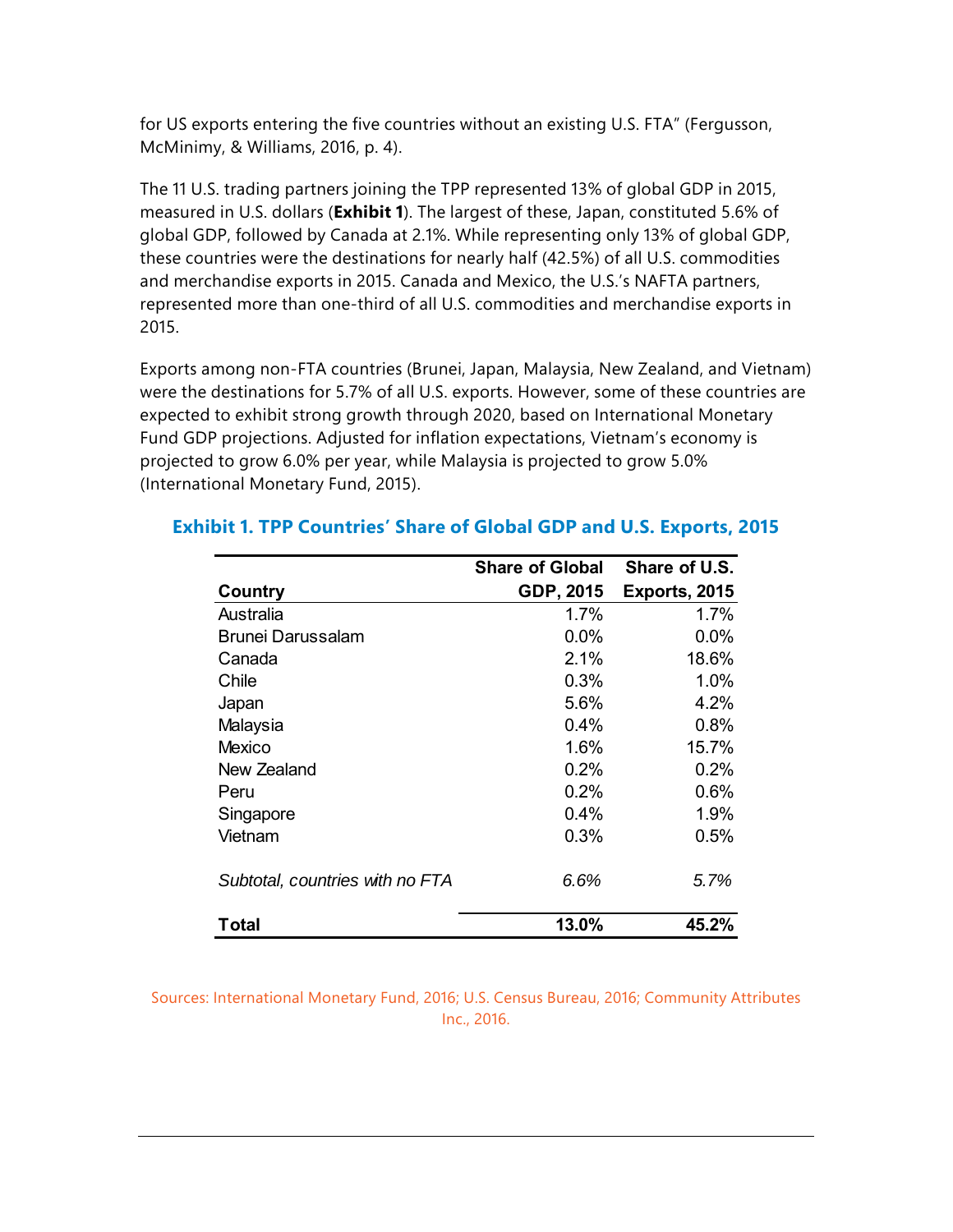# EXISTING STUDIES ON U.S. IMPACTS FROM THE TPP

Recent studies have attempted to assess and quantify the long-term impacts of the Trans-Pacific Partnership on the U.S. economy; several of these studies have been consulted as part of this report. All provide different assessments of how the TPP will affect U.S. export activities, with varying implications for Washington state.

Petri and Plummer (2016) use a global computable general equilibrium (CGE) model to analyze the effects of the TPP on the various member countries, including real income and member country exports. Estimates suggest that the TPP will increase annual real incomes in the United States by \$131 billion and annual exports by \$357 billion, or 9.1% over baseline projections by the year 2030 (Petri & Plummer, 2016). Additional income effects for foreign TPP member countries are also estimated. Washington's two largest export destinations within the TPP are Canada and Japan. Both countries are projected to experience real income gains of 1.3% and 2.5% over baseline projections by 2030 (Petri & Plummer, 2016).

The study released by the U.S. International Trade Commission (ITC) in 2016 presents a much more conservative projection for TPP impacts. The study finds that the advent and full implementation of the TPP will raise U.S. exports, against a baseline projection, by 1.0% by 2032. U.S. exports to TPP members are projected to grow 5.6%, though exports with non-FTA signatories (e.g., Japan, Vietnam) will increase by a projected 18.7%. The ITC study also provides industry-level projections for major U.S. export goods and services. U.S. agriculture and food exports to TPP partners are projected to grow 2.6% and support an additional half million U.S. workers in these industries (U.S. International Trade Commission, 2016).2

Both studies use credible, yet different models that vary in a few ways. First, the ITC report takes a deeper look at potential sector-specific trade and investment issues that could limit the impact of certain provisions on U.S. trade. In addition, the ITC report did not assume any "spillover" benefits from increased trade liberalization on trade partners who are not TPP partners, nor does it estimate improvements in U.S. productivity. Authors of both of these studies acknowledge that there may be significant benefits not captured in their study, especially since benefits from reductions in non-tariff barriers are difficult to quantify.

 $\overline{a}$ 

<sup>&</sup>lt;sup>2</sup> The ITC outlines four factors related to its modeling approach that explain the differences in results with the Petri & Plummer. Those differences are: 1) a more disaggregated sectoral approach to changes in U.S. exports; 2) a disaggregated quantification of changes in invest, also at the sectoral level; 3) no inclusion of policy spillover effects, e.g., additional trade liberalization policies among non-TPP members; and 4) no consideration and simulation of productivity differences at the firm level within each sector (U.S. International Trade Commission, 2016, pp. 41-42).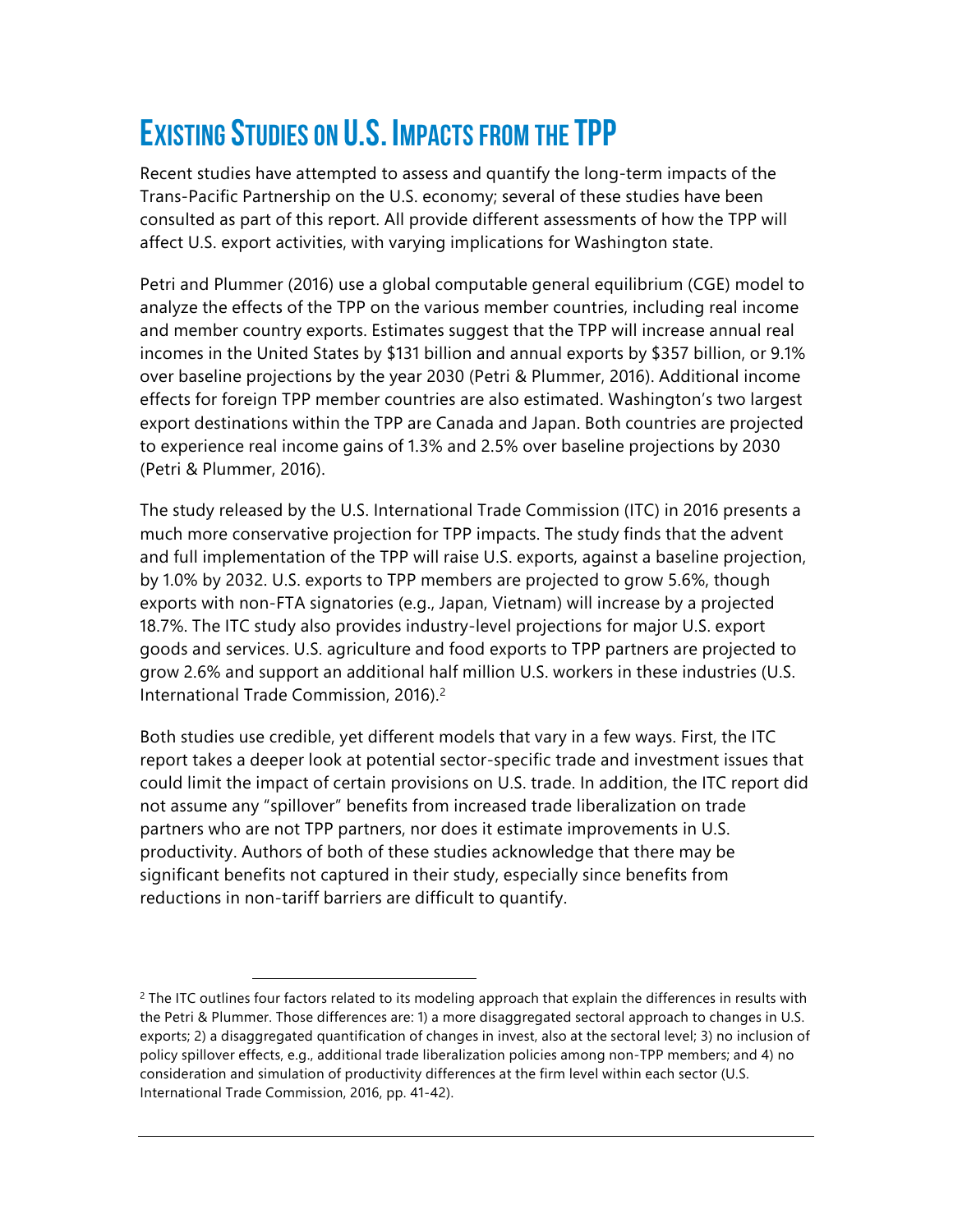According to the National Association of Manufacturers, the ITC report also underreports the gains U.S. manufacturers have seen from past trade agreements. Since NAFTA, U.S. manufacturing output and U.S.-manufactured goods exports have doubled, and U.S. manufacturers sell 13 times more to free trade agreement partners than to the rest of the world. NAM also points out that the ITC report does not capture the vast benefits of reduction of non-tariff barriers, such as improvement in intellectual property protection (Dempsey, 2016).

There are also detractors that point to potential negative effects of the TPP on the U.S. economy. Capaldo & Izurieta (2016) raises concerns that previous literature on the TPP assumes full employment and discounts the possibility of unequal income distribution. The authors find that—using an alternative dynamic model—even with an increase in net trade flows there is a significant adverse impact on labor income share and subsequently a reduction in the consumption. This is due in part to the authors' prediction of a production process that becomes more export focused and capital intensive. The authors contend that the TPP may cause job loss in all TPP countries, with the United States specifically estimated to lose 450,000 jobs by 2025. However, the Capaldo & Izurieta model has been criticized by economists such as Robert Z. Lawrence of the Harvard School of Government for not being an appropriate model for projecting the impacts of trade agreements. First, the model was developed to understand macroeconomic relationships between countries, but cannot go into the level of detail that could estimate changes in imports, exports and investment. Moreover, it overemphasizes impacts of increased imports and capital outflows but does not incorporate the benefits of increased exports and capital inflow (Lawrence, 2016).

A study by Bivens (2015) presents a similar set of conclusions to Capaldo & Izurieta (2016). However, it is important to note that the Bivens study came out in April 2015, before the negotiations on the TPP were complete or the text was available, so it does not reflect the final agreement. Bivens notes that many of the proposed free trade areas are with poorer countries with labor surpluses. According to the author, TPP may have a depressing effect on the wages of most American workers and continue to aggravate unequal income distribution in the U.S. Much of the expected income loss is predicted to fall mostly on non-college educated American workers with wage losses estimated to be between 0.4% and 0.6% (Bivens, 2015).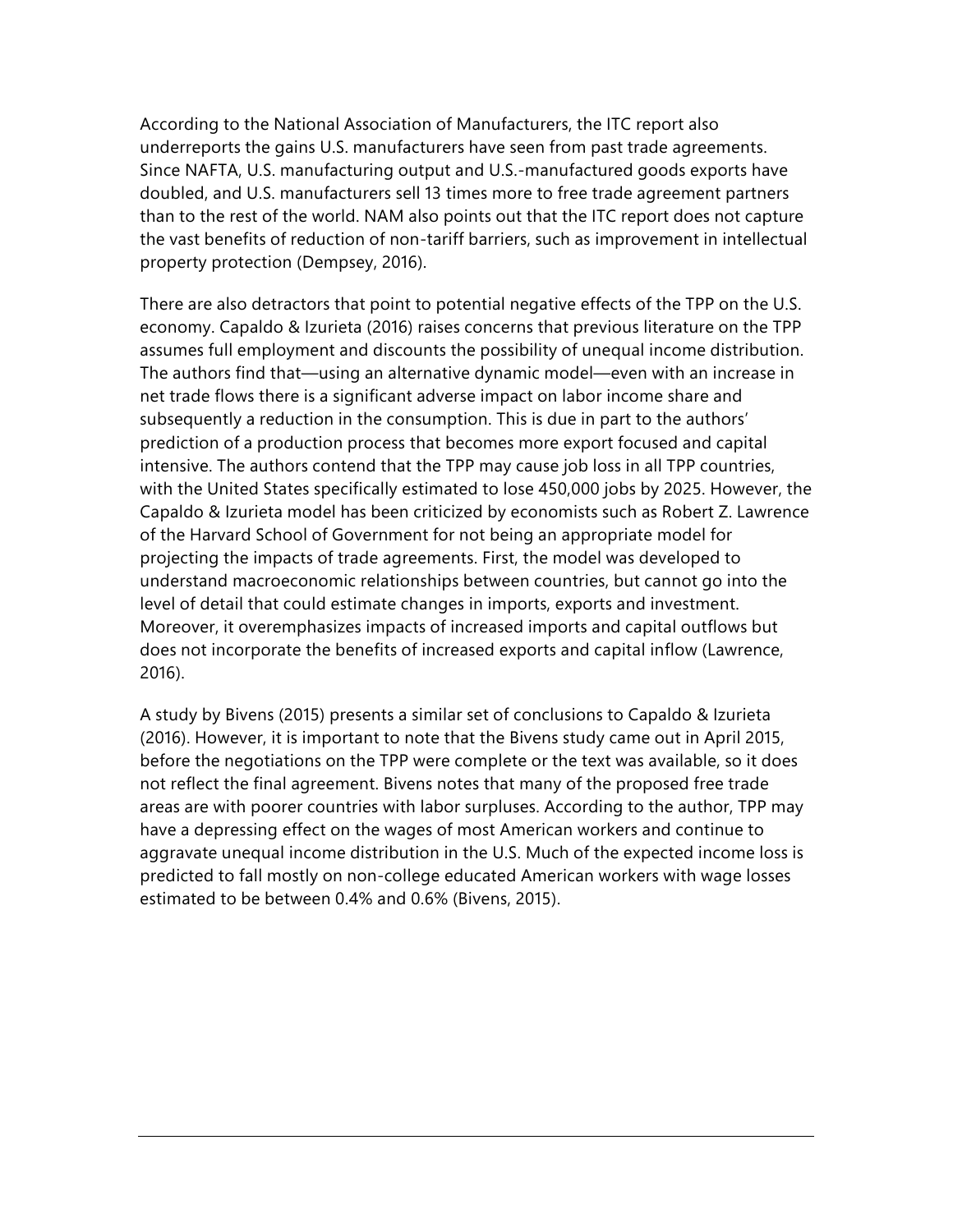# WASHINGTON'S CURRENT TRADE RELATIONSHIP WITH THE TPP

Washington may be well positioned to benefit from the TPP based on its close trade ties with many TPP countries, including Japan. New trade rules in the TPP that help U.S. workers, farmers, ranchers and inventors to compete on a more level playing field – such as new disciplines for state-owned enterprises – would also advantage the state. Washington specializes in several sectors projected to benefit from the TPP, including agriculture, seafood, software and e-commerce. The discussion below details Washington's existing trade relationships with TPP member countries to provide a baseline understanding of potential export growth from the agreement.

## **Merchandise and Commodities Exports to TPP Countries**

**Exhibit 2** shows total merchandise and commodities (i.e., goods) exports from Washington to individual TPP member countries in 2015. The graph also differentiates between countries with existing FTAs and those without. The two largest commodity destinations within the TPP are Canada and Japan, with \$8.0 billion and \$5.9 billion, respectively. Japan does not have an FTA with the U.S., but is still the second largest destination for Washington commodities by a sizable amount.

From a low in 2009, total commodity exports from Washington to TPP countries has generally trended upwards until 2015 (**Exhibit 3**). From 2008 to 2009, Washington commodity exports to TPP countries fell 14.8% but then grew to a high of \$27.2 billion in 2014. Total commodity exports then fell between 2014 and 2015 to a total of \$25.4 billion. This represented a year-to-year shortfall of 6.7%. Despite this setback, Washington commodity exports have grown strongly since the low of 2009. Washington commodity exports to TPP members between 2009 to 2015 grew at a compound annual rate of 5.7%.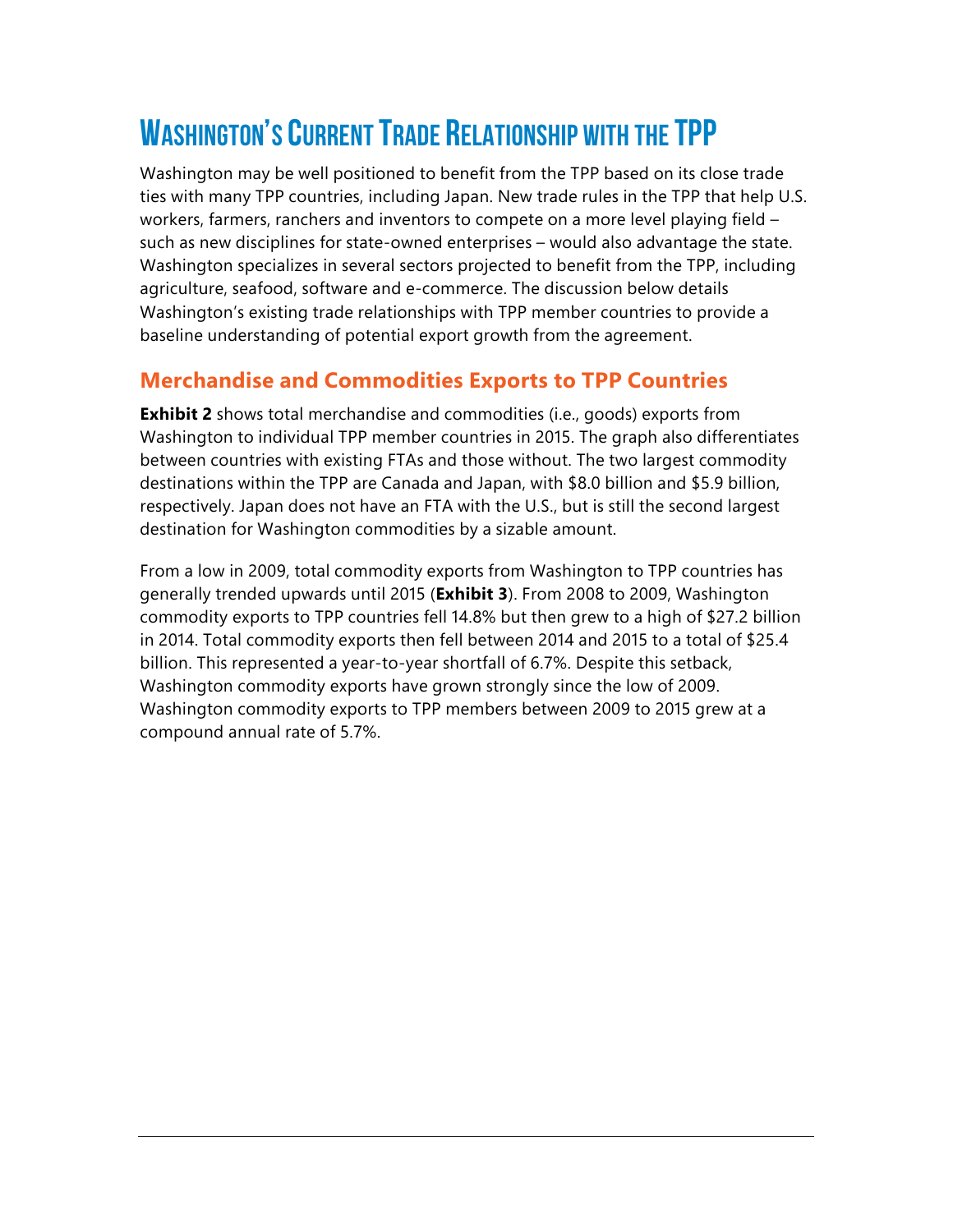#### **Exhibit 2. Total Merchandise and Commodity Exports from Washington to TPP-partnering Countries**



Sources: U.S. Census 2016; Community Attributes Inc., 2016.

Total exports to TPP member countries with existing FTAs are larger than exports to TPP member countries without FTAs (\$17.0 billion as compared to \$11.4 billion). Much of this difference is due to exports in the transportation export sector (predominately aerospace). Transportation exports account for 43.4% of all Washington exports to TPP member countries and 67.2% of these exports are to countries with existing FTAs. Other major Washington exports to TPP member countries include vegetable products and mineral products, with \$3.3 billion and \$2.2 billion in sales, respectively (**Exhibit 4**).

| Year         | Total Exports (\$2015 Mils) Year to Year Growth |          |
|--------------|-------------------------------------------------|----------|
| 2009         | \$18,241                                        | $-14.8%$ |
| 2010         | \$19,082                                        | 4.6%     |
| 2011         | \$23,000                                        | 20.5%    |
| 2012         | \$26,604                                        | 15.7%    |
| 2013         | \$26,522                                        | $-0.3%$  |
| 2014         | \$27,229                                        | 2.7%     |
| 2015         | \$25,403                                        | $-6.7%$  |
| 2009 to 2015 | \$166,081                                       | 5.7%     |

#### **Exhibit 3. Total Washington Goods Exports to TPP Member Countries, 2009 to 2015**

Sources: U.S. Census Bureau, 2016; U.S. Federal Reserve Bank of St Louis, 2016; Community Attributes Inc., 2016.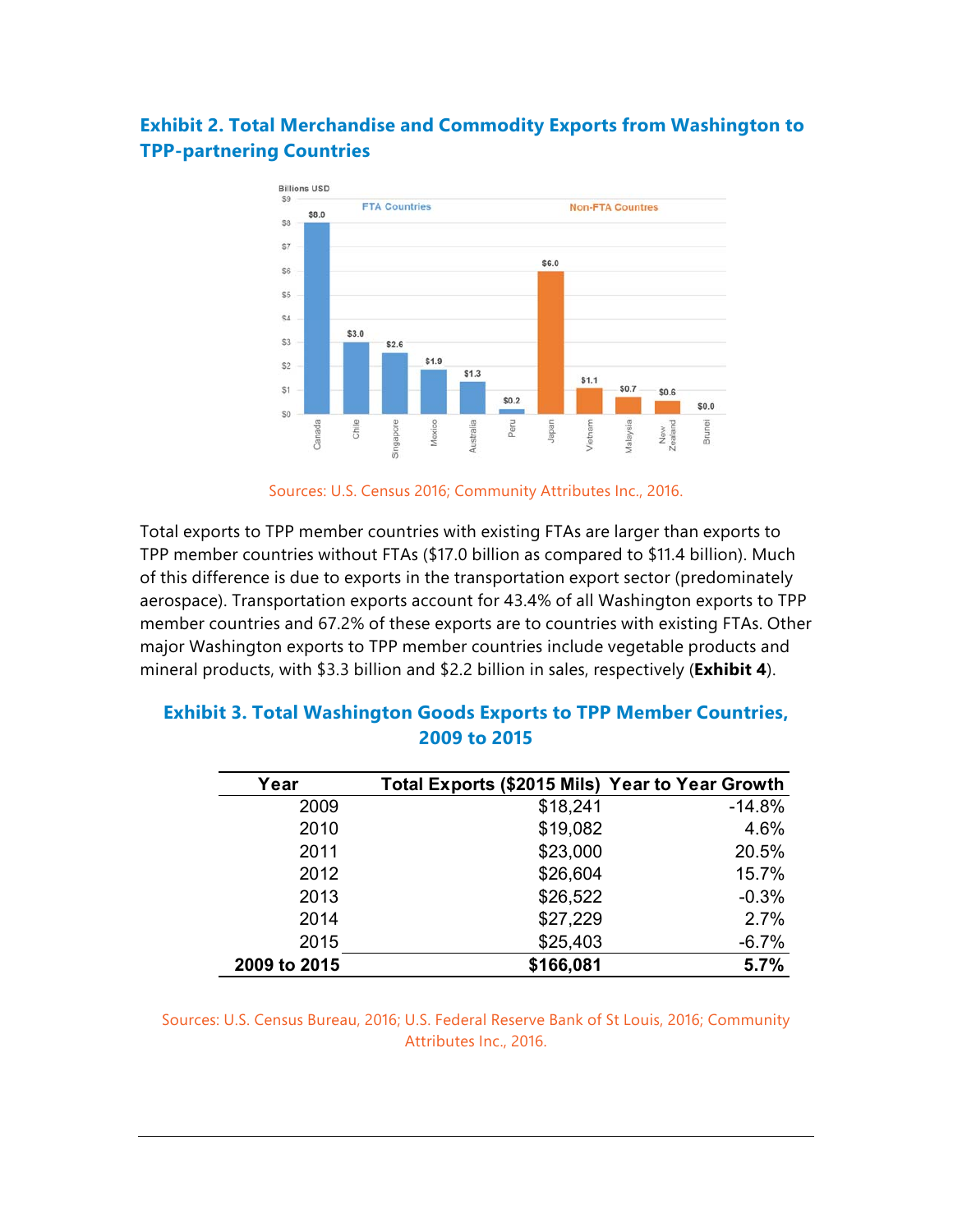#### **Exhibit 4. Washington Exports by Major Commodity Sector, by TPP FTA Countries and non-FTA Partner Countries, 2015**

| <b>Commodity Sector (\$ Millions)</b> | <b>Free Trade Area</b> | Non-Free Trade Area | Total      |
|---------------------------------------|------------------------|---------------------|------------|
| Animal & Animal Products              | \$341.6                | \$390.1             | \$731.7    |
| <b>Vegetable Products</b>             | \$980.7                | \$1,685.9           | \$2,666.6  |
| Foodstuffs                            | \$583.1                | \$403.2             | \$986.2    |
| <b>Mineral Products</b>               | \$2,089.5              | \$2,209.7           | \$4,299.2  |
| Chemicals & Allied Industries         | \$430.9                | \$303.4             | \$734.3    |
| Plastics / Rubbers                    | \$336.2                | \$30.5              | \$366.7    |
| Raw Hides, Skins, Leather, & Furs     | \$6.7                  | \$25.3              | \$31.9     |
| Wood & Wood Products                  | \$794.0                | \$654.2             | \$1,448.2  |
| Textiles                              | \$106.4                | \$9.5               | \$115.9    |
| Footwear / Headgear                   | \$11.9                 | \$3.1               | \$15.1     |
| Stone / Glass                         | \$300.8                | \$82.4              | \$383.2    |
| Metals                                | \$629.8                | \$175.4             | \$805.2    |
| Machinery / Electrical                | \$1,775.0              | \$382.5             | \$2,157.4  |
| Transportation                        | \$7,886.9              | \$3,845.4           | \$11,732.4 |
| Aerospace                             | \$7,072.9              | \$3,822.3           | \$10,895.2 |
| <b>Miscellaneous</b>                  | \$719.9                | \$192.9             | \$912.8    |
| Nesoi*                                | \$40.3                 | \$1,013.2           | \$1,053.5  |
| Total                                 | \$17,033.8             | \$11,406.6          | \$28,440.4 |

\*Nesoi: Not Elsewhere Specified or Indicated Sources: U.S. Census, 2016; Community Attributes Inc., 2016.

#### **Services Exports to TPP Countries**

Washington services exports to TPP countries totaled \$5.6 billion in 2015. The largest services export sector in 2015 was royalties and license fees (\$2.3 billion), a grouping that includes the licensing of software products. The second largest services export sector was travel (\$1.3 billion; **Exhibit 5**), including expenditures by visitors from TPP member countries, e.g., Japan. Washington services exports show a similar pattern between FTA and non-FTA countries as commodity exports; FTA countries account for the largest share of services exports as compared to non-FTA countries.

Legal commitments in the TPP will likely benefit software exports in Washington. The TPP rules include greater commitments on intellectual property rights protections and the removal of requirements for establishing offices and servers overseas to do business, as well as commitments to ensure the free flow of data across borders. According to one interviewee, the rules in TPP support a broader, stronger digital ecosystem. In fact, the ITC report highlights the new rules on digital trade as one of the most important benefits of the agreement. Importantly for Washington, e-commerce services have commitments within TPP not to impose custom duties on digital products coupled with commitments for reasonable access to local network access (Office of the United States Trade Representative, 2016).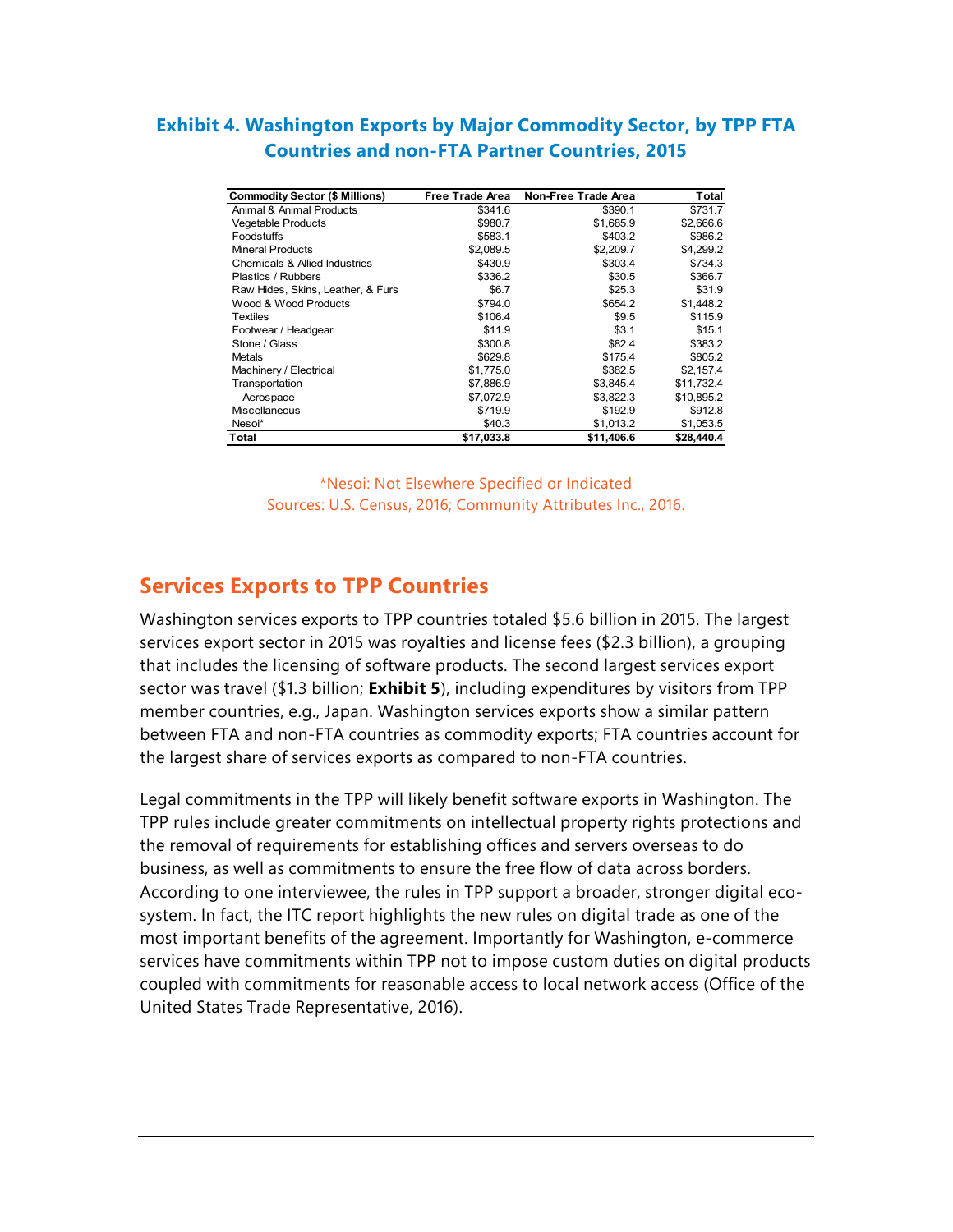| <b>Services Sectors (\$ Millions)</b>               | Free Trade Area | Non-Free Trade Area | Total     |
|-----------------------------------------------------|-----------------|---------------------|-----------|
| Business, Professional & Technical Services         | \$372.8         | \$189.8             | \$562.6   |
| <b>Financial Services</b>                           | \$38.7          | \$19.7              | \$58.4    |
| Installation, Maintenance & Repair Services         | \$88.7          | \$45.2              | \$133.8   |
| Insurance Services                                  | \$29.9          | \$15.2              | \$45.1    |
| Royalties & License Fees                            | \$1.574.0       | \$801.9             | \$2,375.9 |
| Telecommunications, Computer & Information Services | \$163.3         | \$83.2              | \$246.5   |
| <b>Transportation Services</b>                      | \$619.2         | \$315.4             | \$934.6   |
| Travel                                              | \$857.4         | \$436.8             | \$1.294.2 |
| <b>Totals Service Exports</b>                       | \$3,743.9       | \$1,907.2           | \$5,651.1 |

#### **Exhibit 5. Services Exports to TPP Partners 2015\***

#### Sources: Trade Partnership, 2016; U.S. Census, 2016; Community Attributes Inc., 2016.

\*It is important to note that these numbers understate the importance of services trade for Washington's economy because they only capture cross-border sales from Washington companies to foreign customers. These statistics do not account for sales of overseas affiliates of U.S. companies, which account for the bulk of U.S. services firms' international business, but are not available on a state-by-state basis. For example, in 2013 services supplied by foreign affiliates of U.S. companies totaled over \$1.3 trillion, compared to \$688 billion in cross-border exports (U.S. Bureau of Economic Analysis, 2015). The market-opening services commitments in TPP would boost both cross-border exports and affiliate sales.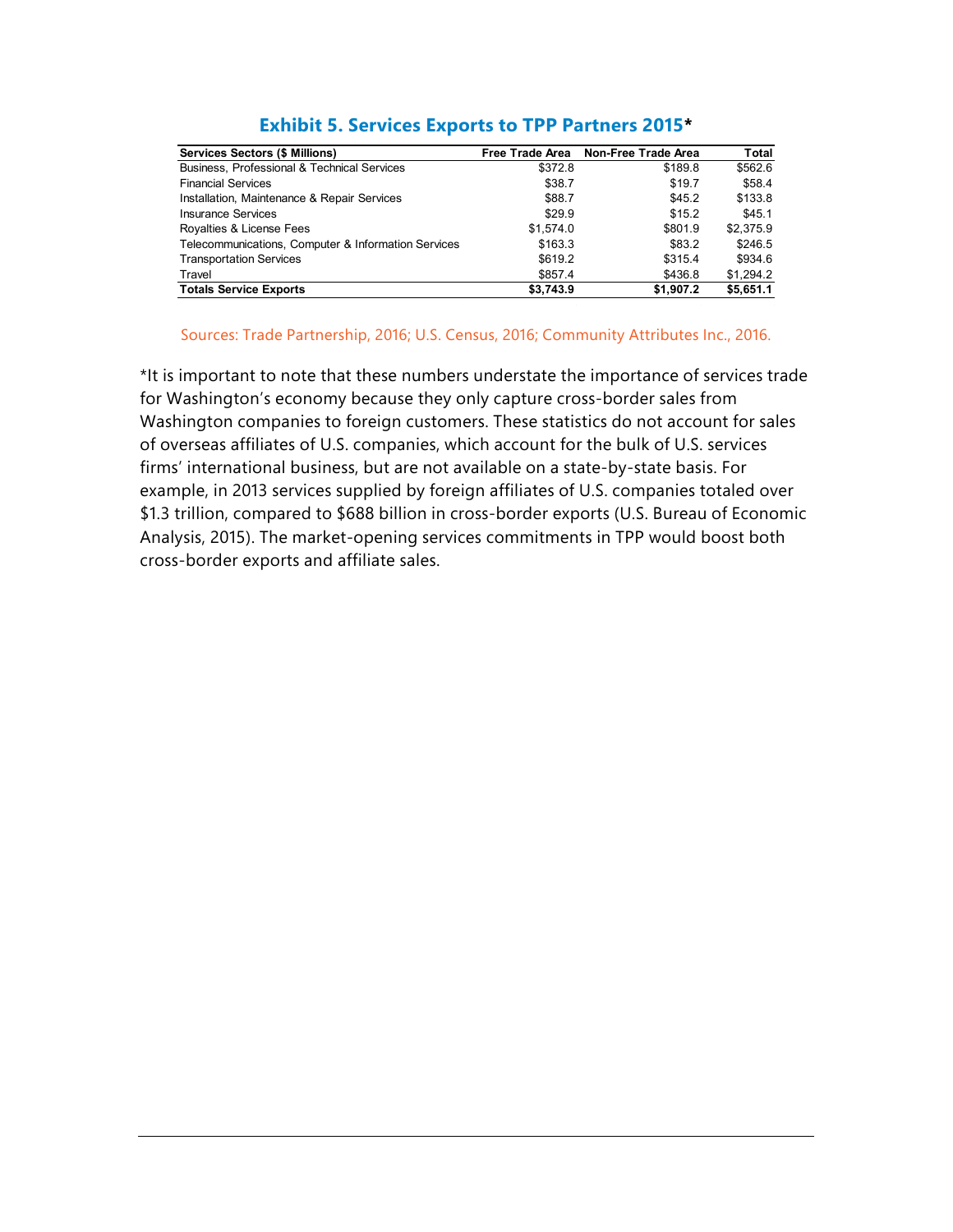# WASHINGTON'S INDUSTRY-SPECIFIC POTENTIAL BENEFITS

The TPP will include various trade barrier reductions specific to many of Washington's industry and export strengths. This section outlines notable TPP changes to be implemented relevant to Washington state.

# **Agricultural Products**

Agriculture and natural resource exports comprise a large share of total Washington exports to TPP countries. **Exhibit 6** presents the trend of agriculture exports from 2005 through 2015. Between 2014 and 2015 there was a sharp dip in total agriculture and natural resource commodity exports from \$5.0 billion in 2014 to \$4.4 billion in 2015.



#### **Exhibit 6. Washington State Exports to TPP Countries of Agriculture Commodities, 2005-2015**

Sources: U.S. Census Bureau, 2016; U.S. Federal Reserve Bank of St Louis, 2016; Community Attributes Inc., 2016.

Some of the largest tariff reductions are scheduled to occur within agriculture, though rate reductions will vary by country. Tariffs on wheat, for example, are anticipated to drop up to 31%, while salmon duty rates will fall up to 30% and French fries, 10% (U.S. Trade Representative, 2015). Agriculture exports are of specific interest to Washington in part due to the significance of the agriculture production in Washington compared to other states. Washington is the largest producers of apples, pears, potatoes for processing, sweet cherries, hops, and concord grapes in the United States. Washington is also a major producer of dairy, seafood, beef and is the second largest premium wine producer (Washington State Department of Agriculture, 2015).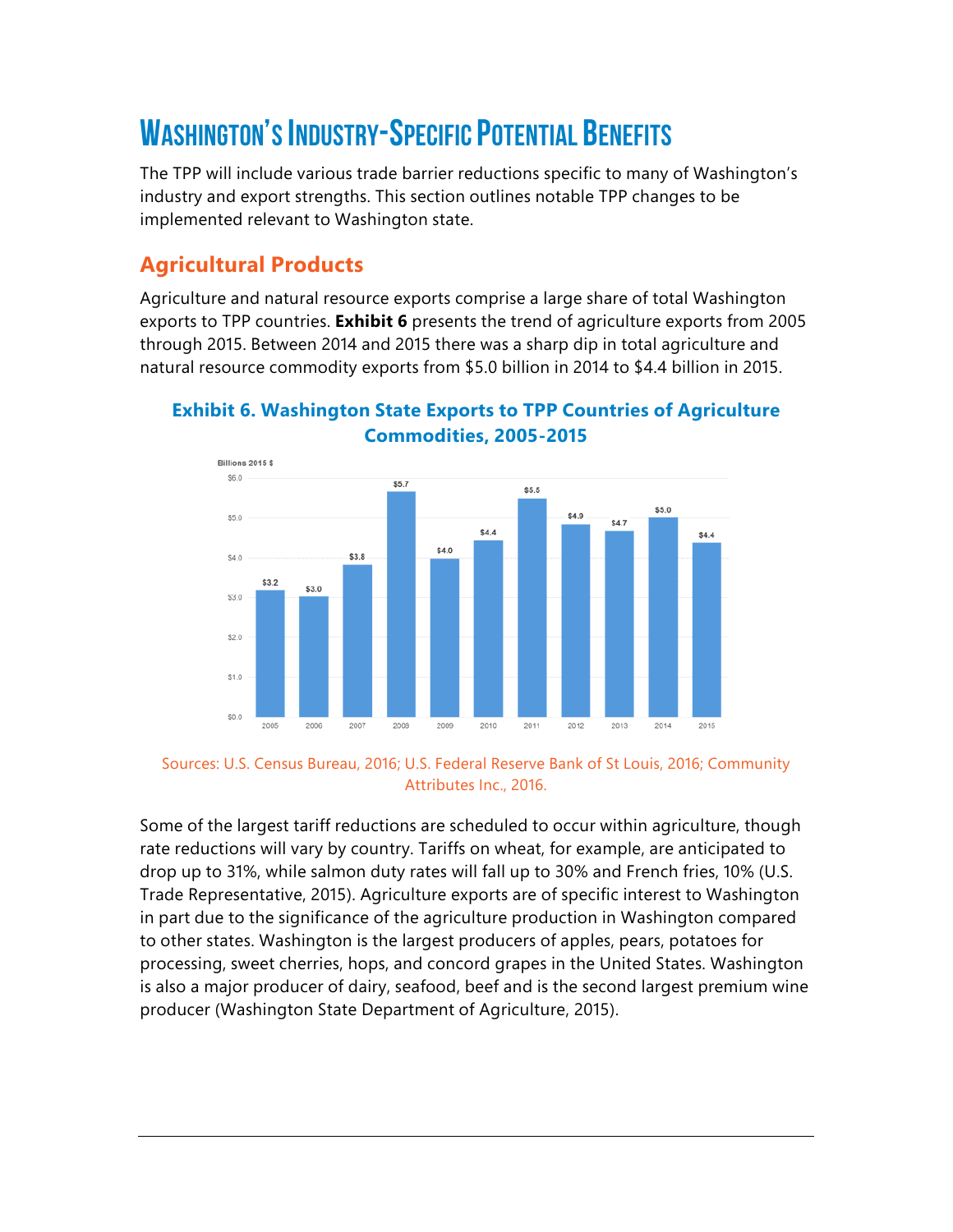

According to research by the Congressional Research Service, the greatest gains for U.S. agriculture exporters are likely to be in Japan, Malaysia, and Vietnam. Japanese tariffs on beef products, for example, are slated to fall from 38.5% down to 9% over 16 years. The tariff rate quote (TRQ) for dairy sales to Canada will increase to 3.25% of Canada's annual domestic gross dairy output over five years, with further incremental increases thereafter (Fergusson, McMinimy, & Williams, 2016, p. 5).

#### **Potatoes**

Potatoes are the fourth largest crop produced in Washington by market value, totaling \$7.9 billion in 2013 (Washington Farm Bureau, 2015). Washington is also the U.S. leading producer of potatoes grown for processed foods, such as French fries (Washington State Department of Agriculture, 2015).

TPP tariff reductions will potentially benefit the potato industry in Washington. If TPP legislation takes effect, Japan will phase out its 8.5% tariff on frozen French fries over four years and immediately eliminate its 4.3% tariff on fresh potatoes. Similarly, Malaysia will immediately remove tariffs on potato products, which are as high as 8%. Vietnam will phase out tariffs on potato products over the next six years, including the 13% tariff on frozen French fries and the 20% tariff on fresh potatoes.

#### **Fruit**

Many of the proposed tariff reductions encompassed in the TPP legislation have significant implications for Washington's agriculture exports, especially in relation to Japan, which is Washington's second largest export destination with the TPP. Japan's 17% tariff on apples will be phased out over 11 years along with the 8.5% tariff on cherries. Furthermore, Japan will immediately eliminate tariffs on raspberries, blueberries and cranberries, which are currently as high as 17%. Japanese import tariffs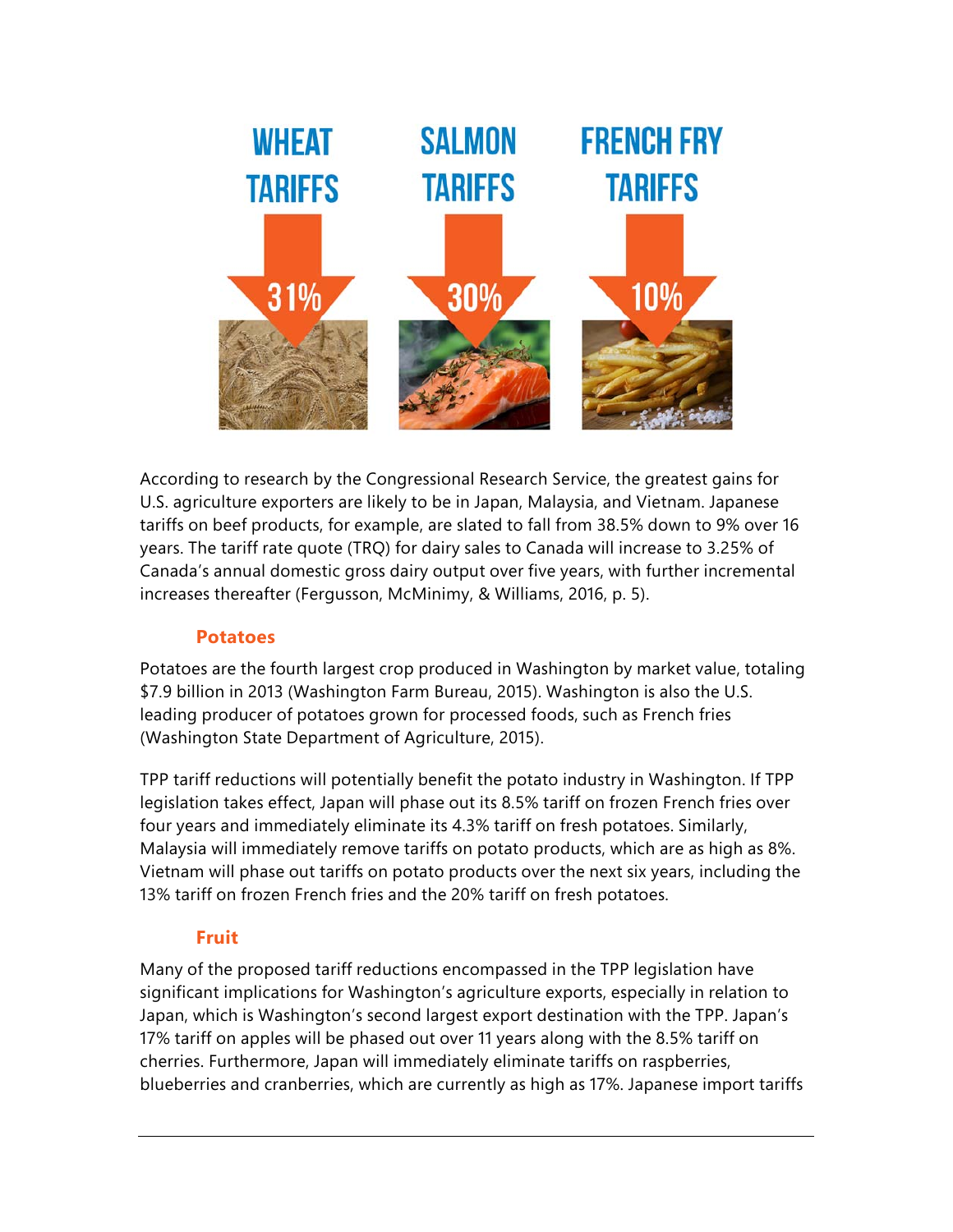on wine and wine-related products will be eliminated in eleven years or less, which will likely have additional positive benefits to Washington vineyards.

The TPP also includes updated sanitary and phytosanitary rules. For example, when fruit is prevented from entering a country at the port of entry, the importing country must inform the exporter within seven days whether the shipment "is being prohibited or restricted entry for a reason related to food safety or animal or plant health" (U.S. Trade Representative, 2016, p. 3). By expediting information on import checks, Washington-based exporters of fruit may potentially reroute product to another market with time remaining before spoilage.

#### **Animal Products**

Canada will eliminate its 208% tariff on whey powder over the next ten years, coupled with a duty free tariff rate quota increase as the tariff is phased out. Japanese tariffs on whey powder will be eliminated in 21 years and most cheese tariffs will be eliminated in 16 years. Vietnamese tariffs on dairy products are currently as high as 20% and are scheduled to be eliminated in five years under the TPP agreement. Additionally, Japan will lower its beef tariffs from 38.5% to 9% by the 16th year of TPP implementation. Vietnam's 34% beef tariff will be eliminated between three to eight years.

### **Software**

Some of the most important beneficial TPP rules for Washington state relate to nontariff barrier reductions and removals. Specific aspects to the TPP that will benefit Washington software and e-commerce firms include:

- Prohibiting the blocking of cross-border flows of data over the Internet and requirements that data and servers be located in-country. This part of the TPP will likely benefit cloud computing services in Washington, such as Amazon and Microsoft.
- Adopting consumer protection laws against on-line fraud.
- Prohibiting forced disclosure of software source code to governments and commercial competitors.
- Adding more robust and updated rules covering intellectual property rights, including updated rules on copyrights, trade secrets, and trademarks. The new TPP rules represent a strengthening of the WTO Trade-Related Aspects of Intellectual Property Rights (TRIPS) Agreement, which was ratified in 1994 and has not been updated since.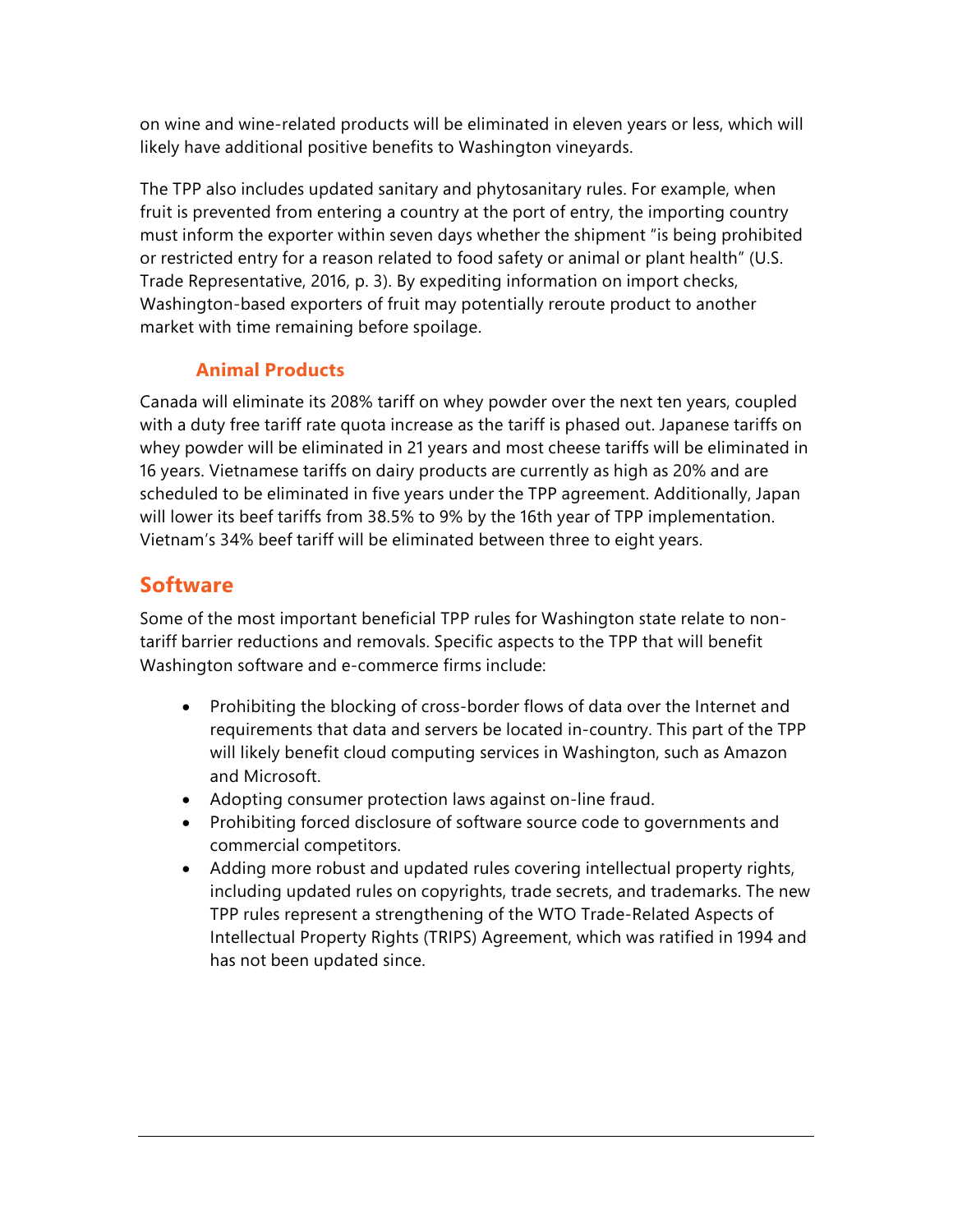

According to the U.S. Trade Representative (2016), the TPP represents an effort to ensure a free and open internet and the continued growth of the digital economy. The U.S. Trade Representative (USTR) highlights 24 core areas within the TPP that specifically benefit the digital economy; these include rules prohibiting customs duties on digital products, strengthening efforts to combat trade secret theft, and enabling cross-border data flows.

Washington software and cloud and computing firms are well positioned to benefit from these new rules, pending final passage of the TPP in the U.S. In 2015, Washington exported an estimated \$2.1 billion in software to TPP member countries. This statistic, however, does not include the sales of foreign affiliates of U.S. companies, which is the majority of U.S. services firms' international business. Within the U.S., Washington is one of the largest centers for software development and production. In 2014, the state's software publishing sector employed 55,400 workers, second only to California, and by only a small margin (U.S. Bureau of Labor Statistics, 2016).

## **Aerospace**

Aerospace is Washington's largest single category of exports, with more than \$51.6 billion in overseas sales in 2015. Between 2014 and 2015, aerospace exports to TPP countries increased from \$9.1 billion to \$10.9 billion (**Exhibit 7**). As a share of total exports, aerospace exports accounted for 42.9% of all Washington goods exports in 2015.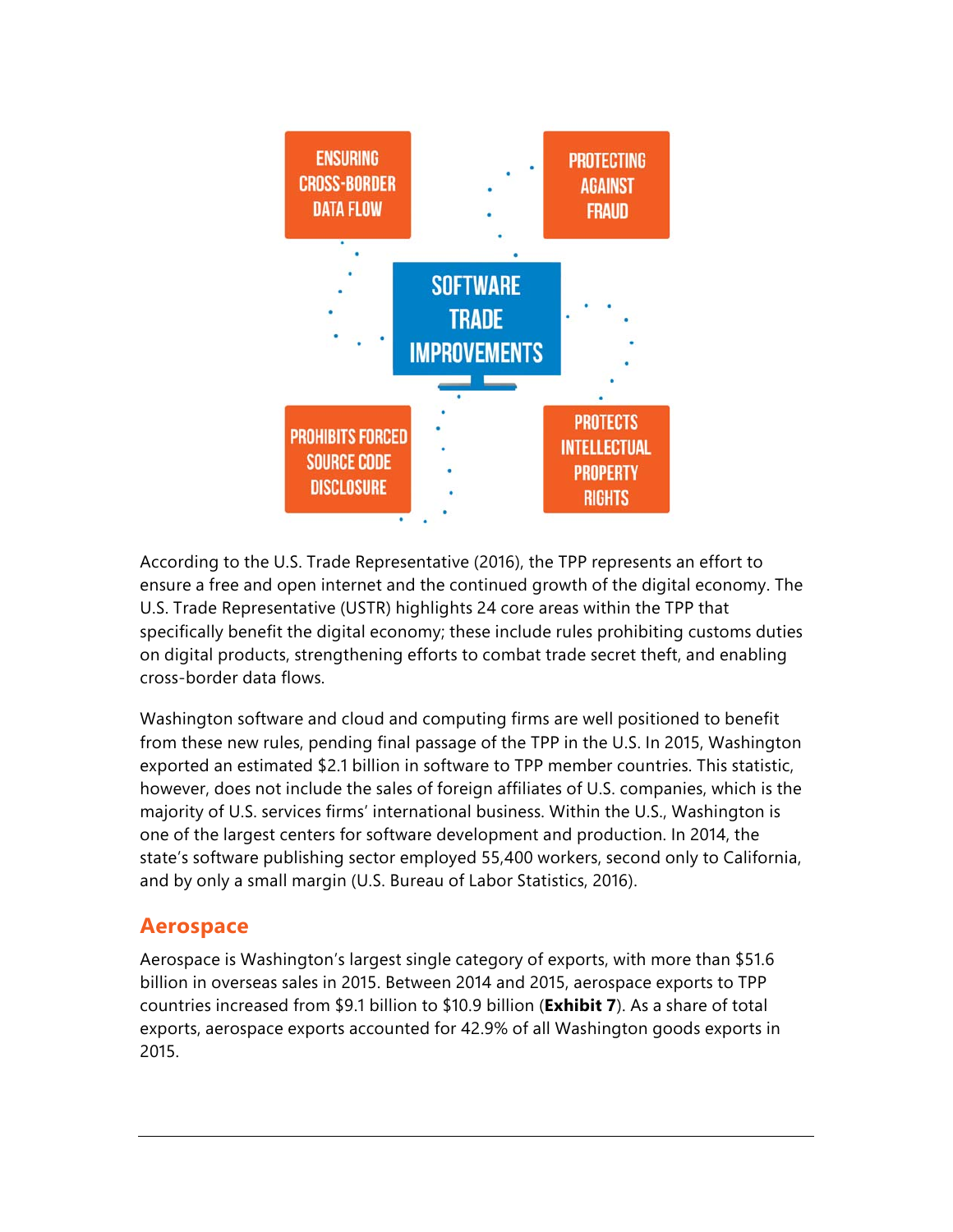Currently, there are no TPP member countries with tariffs on commercial aircraft sales. As such, there is no direct benefit through the TPP in terms of lower trade barriers. However, if the TPP does induce increased economic activity and income among trading partners with the U.S., this increase in activity may lead to greater demand for commercial aircraft in the coming years.



#### **Exhibit 7. Washington State Transportation Exports to TPP Countries, 2005-2015**

Sources: U.S. Census Bureau, 2016; Community Attributes Inc., 2016.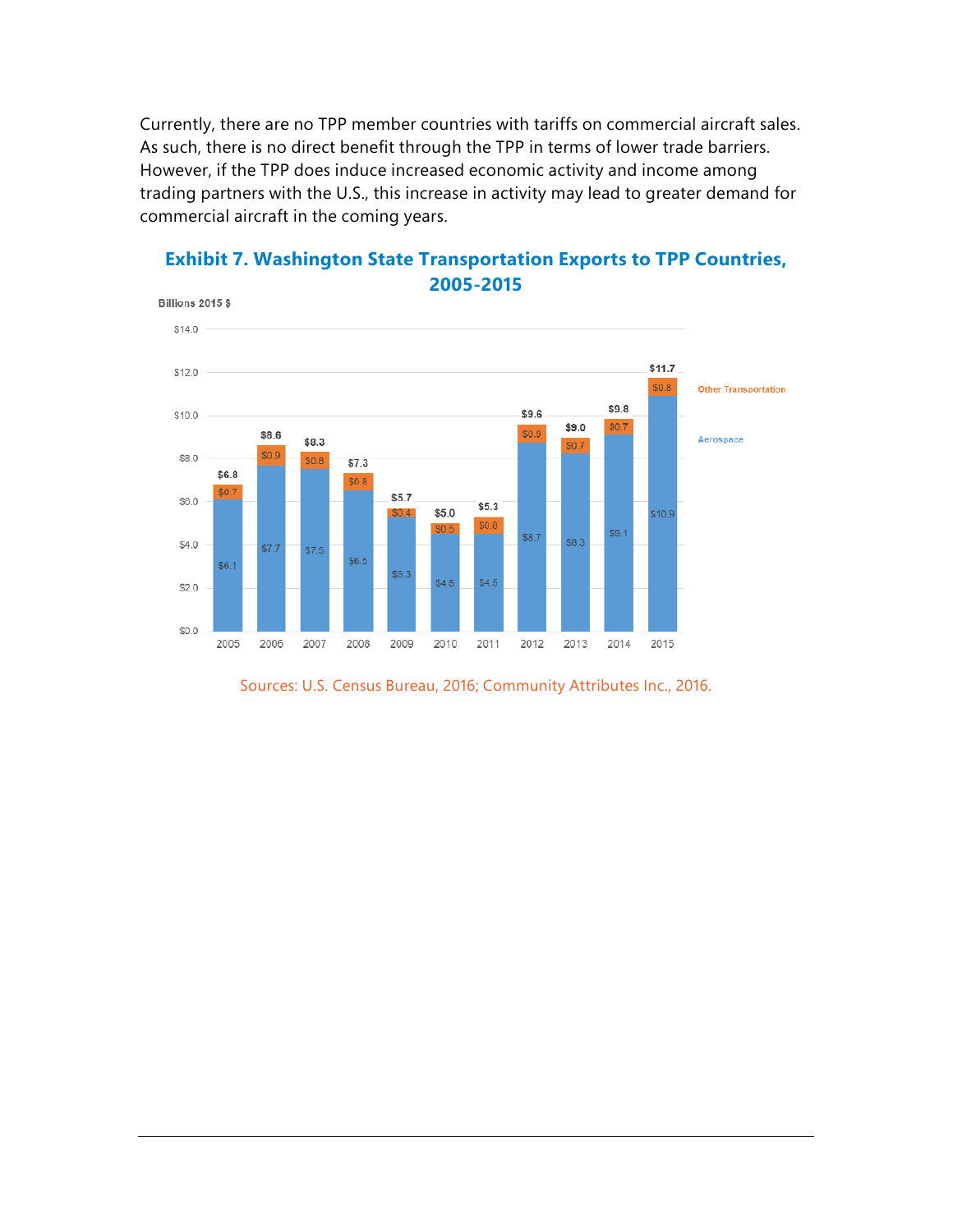# ESTIMATING QUANTITATIVE IMPACTS OF THE TPP ON WASHINGTON

The TPP will likely boost trade between Washington state and many of its trading partners participating in the TPP agreement. However, the extent to which exports from Washington will grow may vary according to a variety of factors, ranging from the implementation of the agreement, future trade pacts with other parts of the world, exchange rate considerations, and global growth trends.

## **Methodology**

This section reviews two recent studies on the TPP and its potential impacts on U.S. exports. These studies were then used to synthesize projections for Washington exports, built on the assumptions and results developed by these external reports. Projections for Washington are based on the hypothetical scenario that the TPP was already in full force in 2015. Projections leverage 2015 data to demonstrate—as an illustrative counterfactual—what exports might have been, and are compared with 2015 actuals. Analytics present gains in Washington exports only to TPP member countries.

CAI reviewed two studies on the TPP to inform estimates of how the trade agreement may impact Washington. Petri & Plummer (2016) forecast growth in U.S. exports from the TPP reaching 9.1% above baseline projections by full implementation of the agreement (reported for year 2030), though the study does not provide estimates of the impacts on a sectoral basis. The U.S. International Trade Commission (2016) does provide more granular estimates of U.S. export gains or losses by sector, but reports a much more conservative projection for TPP-induced gains—just 1.0% growth in U.S. exports, and 5.6% to TPP partner countries, against a baseline projection by 2032.

In each of the three scenarios presented below, estimates are only for increases in exports to TPP countries. Potential further effects in the international trade system that may benefit Washington's exports are not included.

# **Scenarios**

The first two scenarios are based on Petri & Plummer, and assume the 9.1% growth rate in U.S. exports as reported in the authors' study. While the study does not provide projections for U.S. exports by country or region, it does report estimated gains in real income by country owing to the advent of the TPP. These projections were used to apportion U.S. export growth, i.e., U.S. gains in exports allocated by the amount of TPPinduced real income gains by country.

For example, in 2015 the U.S. exported \$1.5 trillion in merchandise and commodities and \$710.2 billion in services (U.S. Bureau of Economic Analysis, 2016; U.S. Census Bureau, 2016). To TPP member countries only, total exports summed to just over \$1.1 trillion (17.7% in the form of services exports), representing approximately 47% of all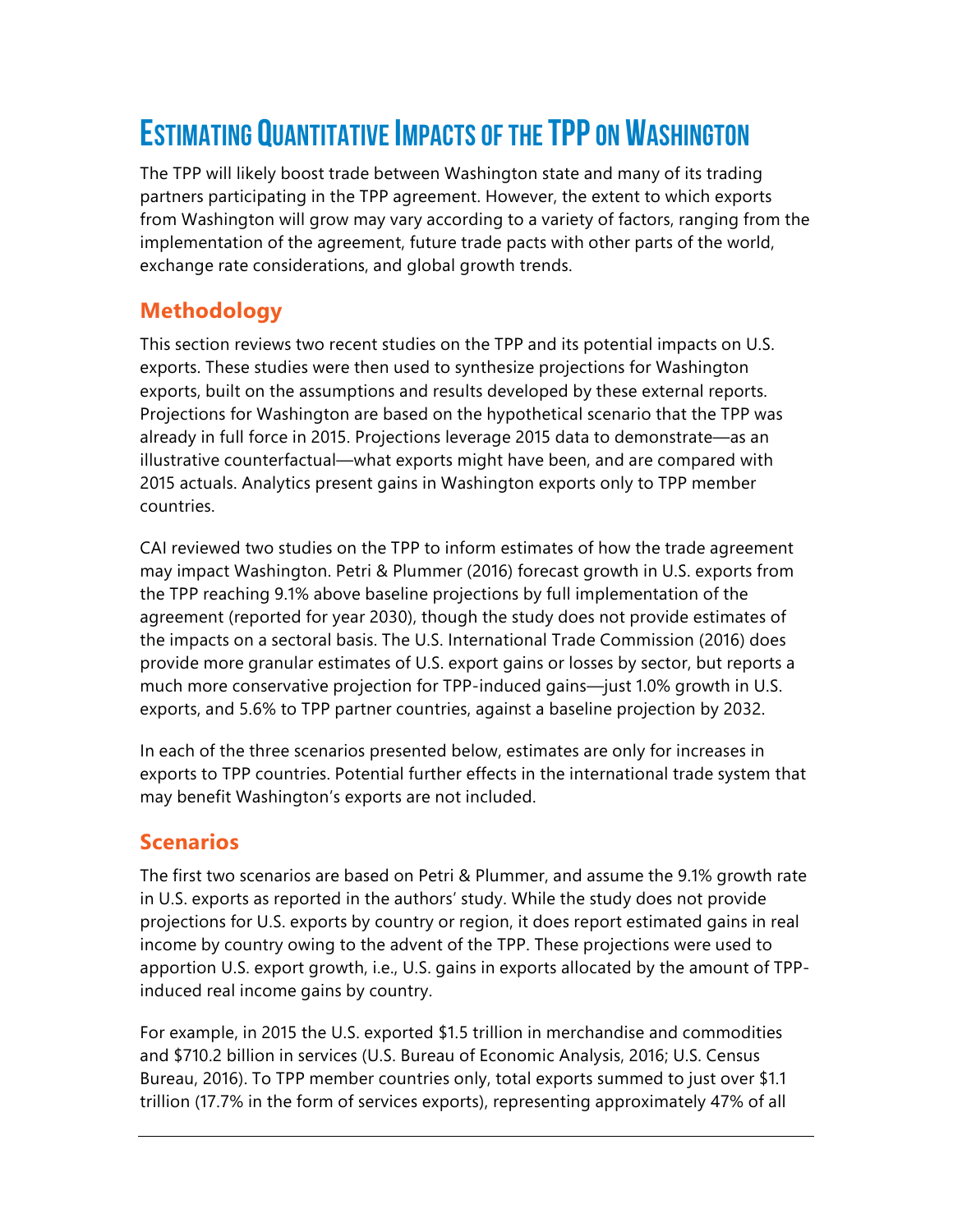U.S. exports (ibid). If the TPP had already been fully in force prior to 2015, then U.S. exports would have been 9.1% above 2015 actuals, or an absolute increase in U.S. exports of more than \$202.3 billion. According to analytics by Petri & Plummer, the TPP will support real income gains across the globe, of which 25.4% of these gains would accrue to Japan. This percentage is then applied to total U.S. exports, yielding total new U.S. exports to Japan of \$51.4 billion. Because Washington is credited with 6.9% of all exports to Japan, Washington would have seen—according to this approach—an increase of \$3.6 billion in exports there, against baseline actuals for 2015.



The second scenario, again based on the findings from Petri & Plummer, reproduces the same analytics but does so only for non-aerospace exports. The reasoning, explained earlier in this report, is because exports of aircraft among TPP members is already at a 0% tariff rate. Aircraft sales will possibly increase over existing orders in the coming years if, based on Petri & Plummer, the TPP does in fact spur further economic growth and real income gains among partnering countries. However, to provide a range of possible scenarios, this scenario assumes existing aircraft orders will not change due to the TPP.

The third scenario makes use of the ITC report, which includes a more conservative projection of U.S. export gains from the TPP. The ITC report provides a more detailed and disaggregated simulation of impacts at the sectoral level, leveraging more detailed information and considerations at the market and sectoral level. These include, for example, Japanese preferences for domestic beef and the structure of the TPP Agreement's TRQ provisions, among many other factors (U.S. International Trade Commission, 2016, p. 41).

For this scenario, projected U.S. export gains (%) by sector to TPP countries are applied to matching goods and services exports to TPP countries from Washington state. For example, Washington state exported \$22.0 million in frozen beef to TPP countries in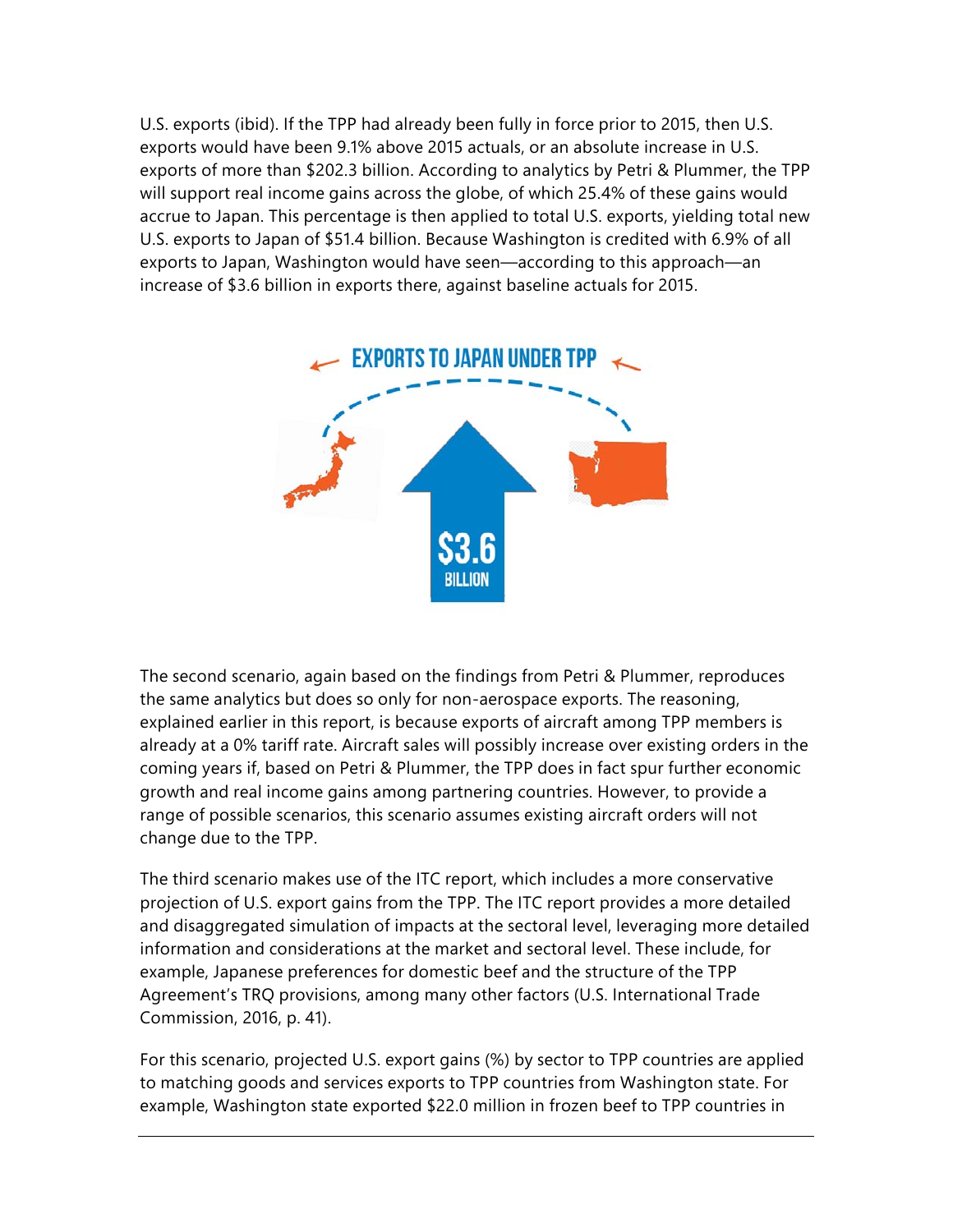2015. According to the ITC study, U.S. exports of beef to TPP member countries will increase 18.4%. Applying this growth rate to Washington beef exports yields an increase of more than \$4.0 million in sales to TPP countries against 2015 baseline actuals.

# **WASHINGTON BEEF EXPORTS TO JAPAN WOULD INCREASE \$4 MILLION UNDER TPP**



## **Estimated Potential Export Gains for Washington**

Based on the above scenarios, Washington state exports would have been between \$2.0 billion and \$8.7 billion higher to TPP countries through the advent of the TPP (**Exhibit 8**). In percentage terms, if the TPP was already fully in force prior to last year, Washington's 2015 exports (goods and services) would have been between 1.8% and 7.8% above 2015 totals.

The first scenario, based on Petri & Plummer's analysis, presents the highest overall gains in Washington exports (\$8.7 billion). However, exports of aircraft constitute a majority of these sales; after removing aerospace, remaining non-aerospace exports would increase by \$4.1 billion. The largest country-specific export gains for Washington, based on this scenario, would be among participating countries that do not already have an FTA with the U.S. Washington exports to Vietnam would experience a \$1.5 billion increase in non-aerospace exports over 2015 actuals, followed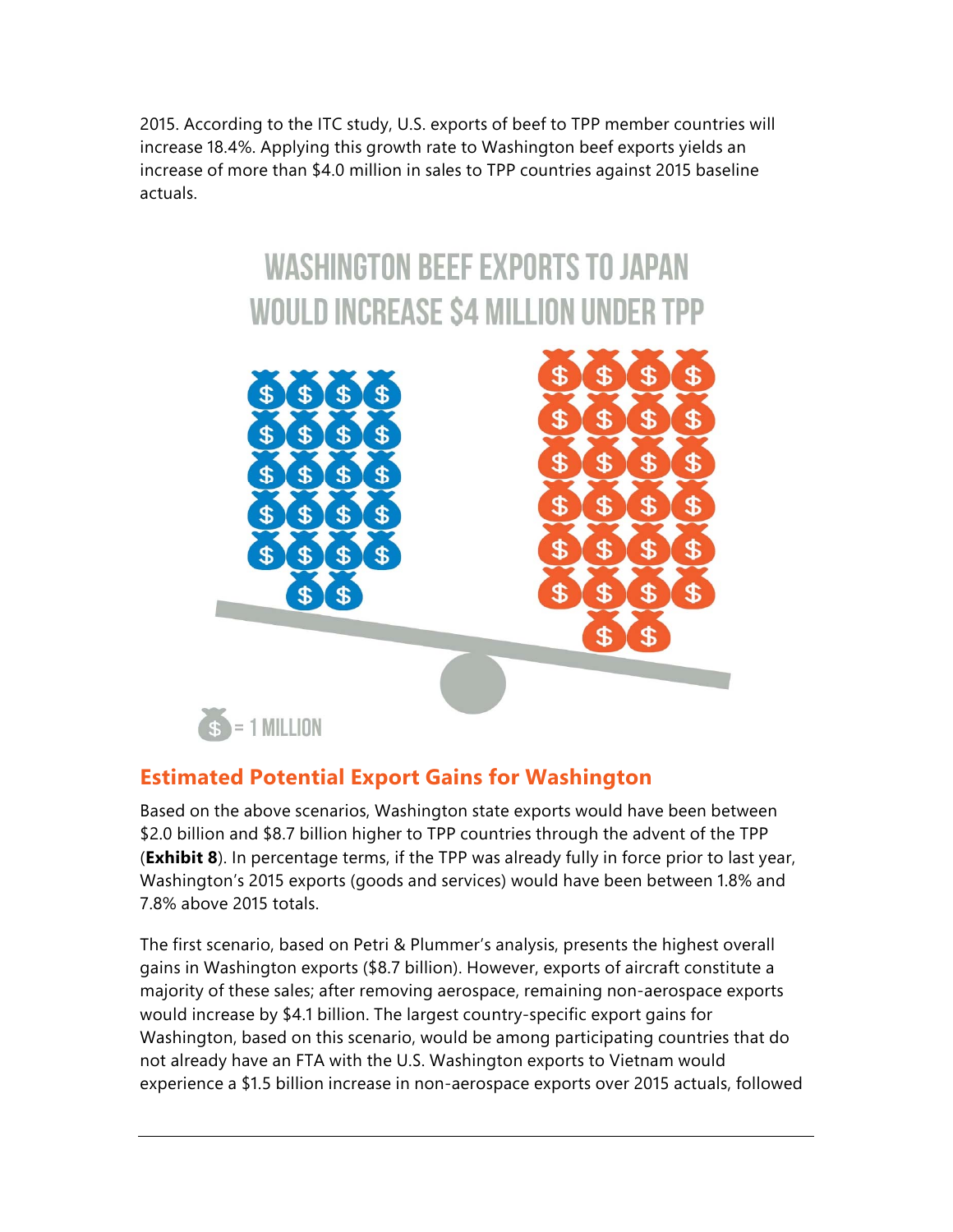by Japan (\$1.2 billion) and Malaysia (\$1.1 billion). These three markets in aggregate would constitute 93% of total non-aerospace export gains, based on this scenario.

The third scenario, based on the ITC report, shows a total increase of \$2.0 billion in Washington exports. This increase would lead to a 1.8% increase in total Washington exports, or 6.3% to TPP countries. Based on the ITC-derived scenario, Washington exports of mineral fuels and related products would increase by \$150.2 million; similarly, exports of electrical machinery would grow by \$65.1 million.



#### **Exhibit 8. Potential Gains in Washington Exports from the TPP, Compared with 2015 Export Actuals**

Sources: Petri & Plummer, 2016; U.S. International Trade Commission, 2016; Community Attributes Inc., 2016.

PIIE refers to the "Peterson Institute for International Economics." ITC refers to the U.S. International Trade Commission.

## **Potential Jobs Impacts**

The above scenarios for export gains for Washington from the TPP may also result in employment gains. Based on analytics published by the Trade Development Alliance of Greater Seattle (2015), an estimated \$331,300 in exports supported one additional job statewide.<sup>3</sup> Applying this ratio to projected export gains presented above, the TPP may support between 5,900 (based on the ITC report) and 26,400 (based on the Peterson Institute report) additional jobs in Washington when full in force.

 $\overline{a}$ <sup>3</sup> This ratio is based on an estimate for 2014 and then adjusted to 2015 dollars.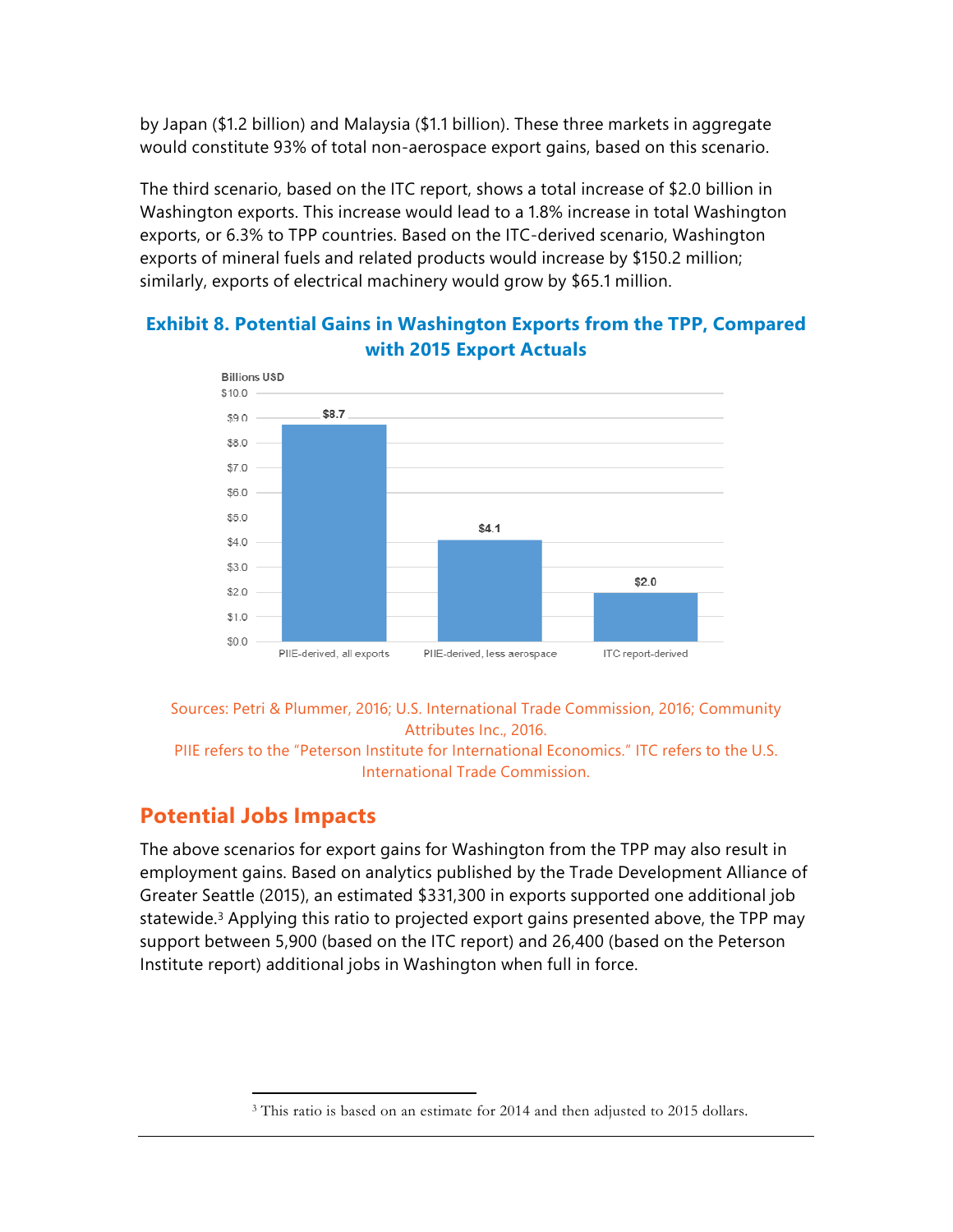# TPP COULD CREATE UP TO 26,000 JOBS IN WASHINGTON



Based on this same study, adjusted to 2015 dollars, each \$1 million in exports is associated with 8.4 jobs across the state economy, including direct jobs as well as jobs supported through business-to-business transactions (indirect impacts) and income expenditures among supported workers (induced impacts). Applying this ratio to projected export gains yields a potential jobs gain, after full implementation of the TPP, of between 16,500 and 73,200 jobs.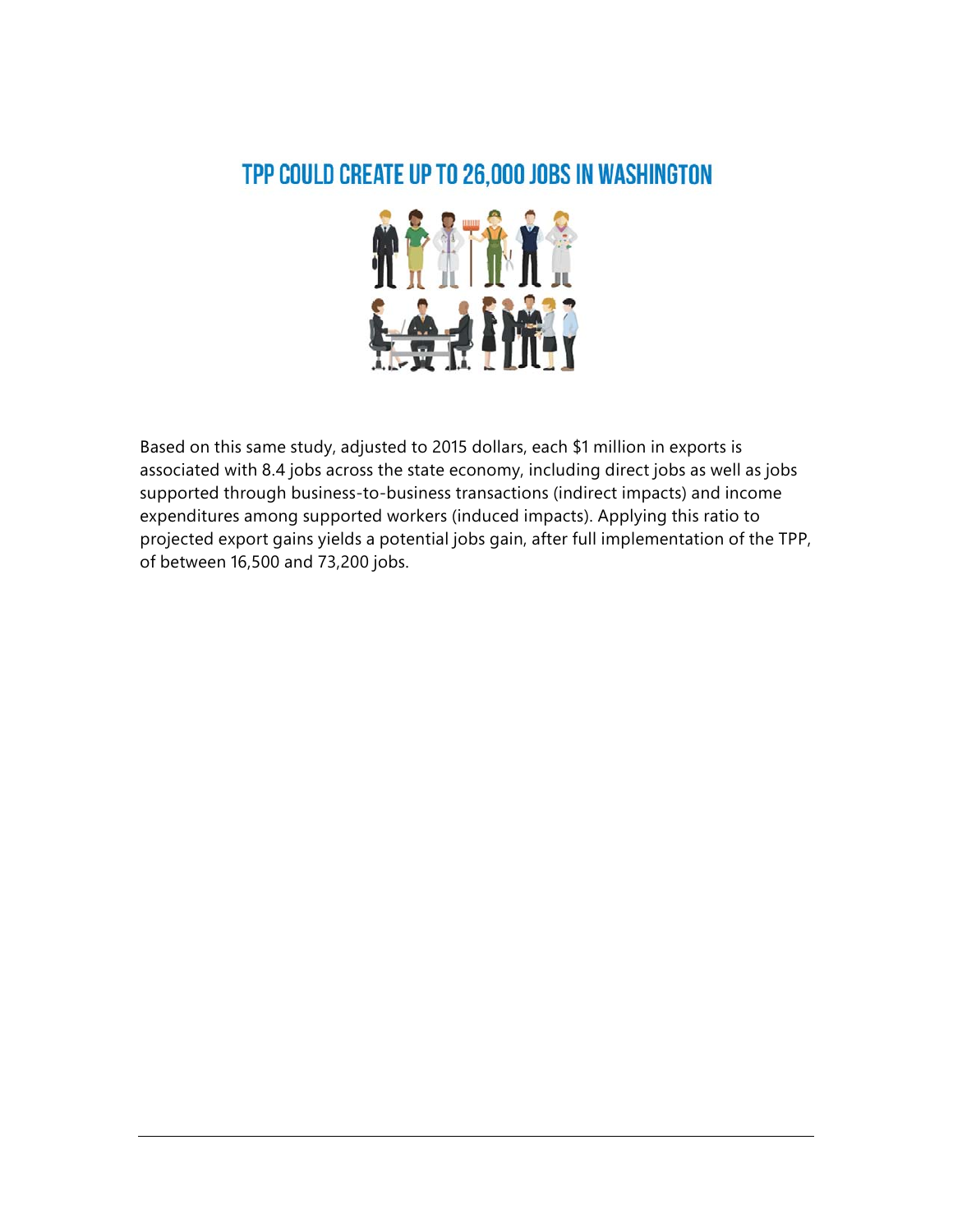# SUMMARY AND CONCLUSIONS

The TPP presents a significant opportunity for Washington state exporters, though the magnitude of future export gains will vary by industry and products and services exported, as well the schedule for tariff reductions by country.

According to the USTR, the more than 18,000 tariff rate reductions and increased tariff rate quotas will benefit many merchandise and commodities producers in Washington, helping level the playing field and make Washington goods more price competitive overseas. Sanitary and phytosanitary rules include a greater emphasis on science-based measures and provisions to expedite information on the reason for an import check, among many other improvements.

The TPP will include new and stronger rules on services exports, such as software and digital media, where Washington is a national and global leader. Washington's high tech sector stands to benefit through improved rules on intellectual property rights protections (compared with existing WTO TRIPS rules) and prohibitions on required localizations of data servers—the latter potentially benefiting many of the cloud computing services in Washington.

Some of the largest exporting opportunities will likely be to countries joining the TPP that do not have a pre-existing FTA with the U.S. According to one scenario discussed above, nearly all the export gains for Washington would occur among these countries, namely Vietnam, Japan, and Malaysia.

Analytics presented in this report suggest that, if the TPP were already fully in force prior to 2015, Washington state exports would have been between \$2.0 billion and \$8.7 billion higher than 2015 totals. These gains translate into between 5,900 and 26,400 additional direct jobs, or 16,500 and 73,200 jobs when factoring in additional multiplier effects throughout the economy.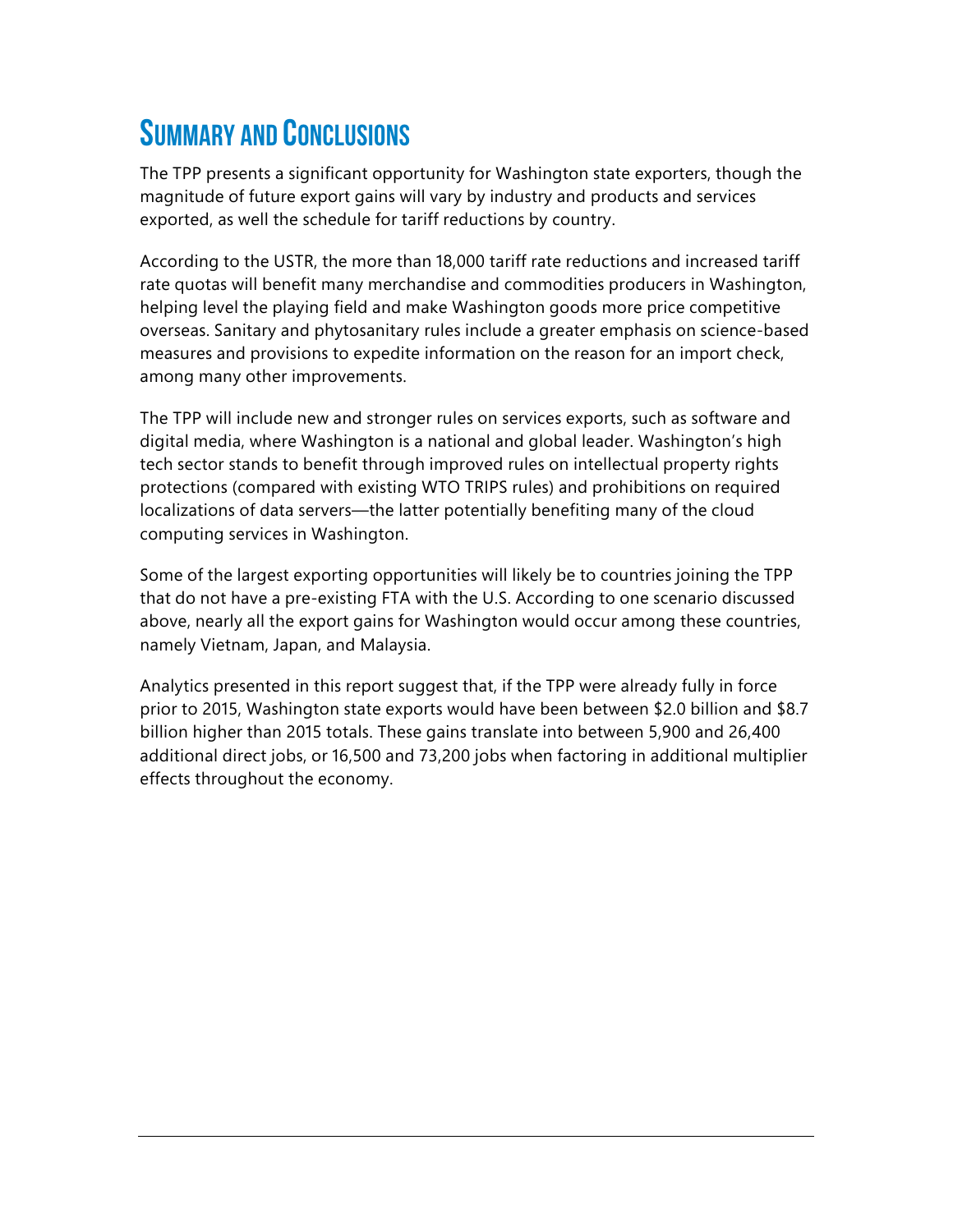# **BIBLIOGRAPHY**

- Bivens. (2015). Bureau of Economic Analysis. (2015). U.S. International Services: Trade in Services in 2014 and Services Supplied Through Affliates in 2013.
- Capaldo, & Izurieta. (2016). Trading Down: Unemployment, Inequality and Other Risks of the Trans-Pacific Partnership Agreement. Global Development and Environment Institute.
- Dempsey, Linda. (2016). *ITC Review Confirms Trade Agreements Benefit America, but* Ignores Major Manufacturing Issues. National Association of Manufacturers, Shopfloor Blog.
- Fergusson, I. F., McMinimy, M. A., & Williams, B. R. (2016). The Trans-Pacific Partnership (TPP): In Brief. Washington D.C.: Congressional Research Service.
- Grimm, Alexis N. & Krishnana, Charu S. (2015, October). U.S. International Services: Trade in Services in 2014 and Services Supplied Through Affliates in 2013. U.S. Bureau of Economic Analysis.
- International Monetary Fund. (2015, October). World Economic Outlook Database. Washington D.C., USA.
- Lawrence, Robert Z. (2016). Studies of TPP: Which Is Credible? Peterson Institute for International Economics.
- Office of the United States Trade Representative. (2016). Trans-Pacific Partnership: Summary of US Objectives.
- Petri, P. A., & Plummer, M. G. (2016). *Working Paper 16-2: The Economic Effects of the* Trans-Pacific Partnership: New Estimates. Peterson Institute for International Economics. Washington D.C.: Peterson Institute for International Economics.
- Trade Development Alliance of Greater Seattle. (2015). The Greater Seattle Region Export Assessment. Seattle.
- U.S. Bureau of Economic Analysis. (2016, March 17). Table 1.2. U.S. International Transactions. Washington D.C.
- U.S. Bureau of Labor Statistics. (2016). Quarterly Census of Employment and Wages. Washington D.C.
- U.S. Census Bureau. (2016). USA Trade Online. Washington D.C.